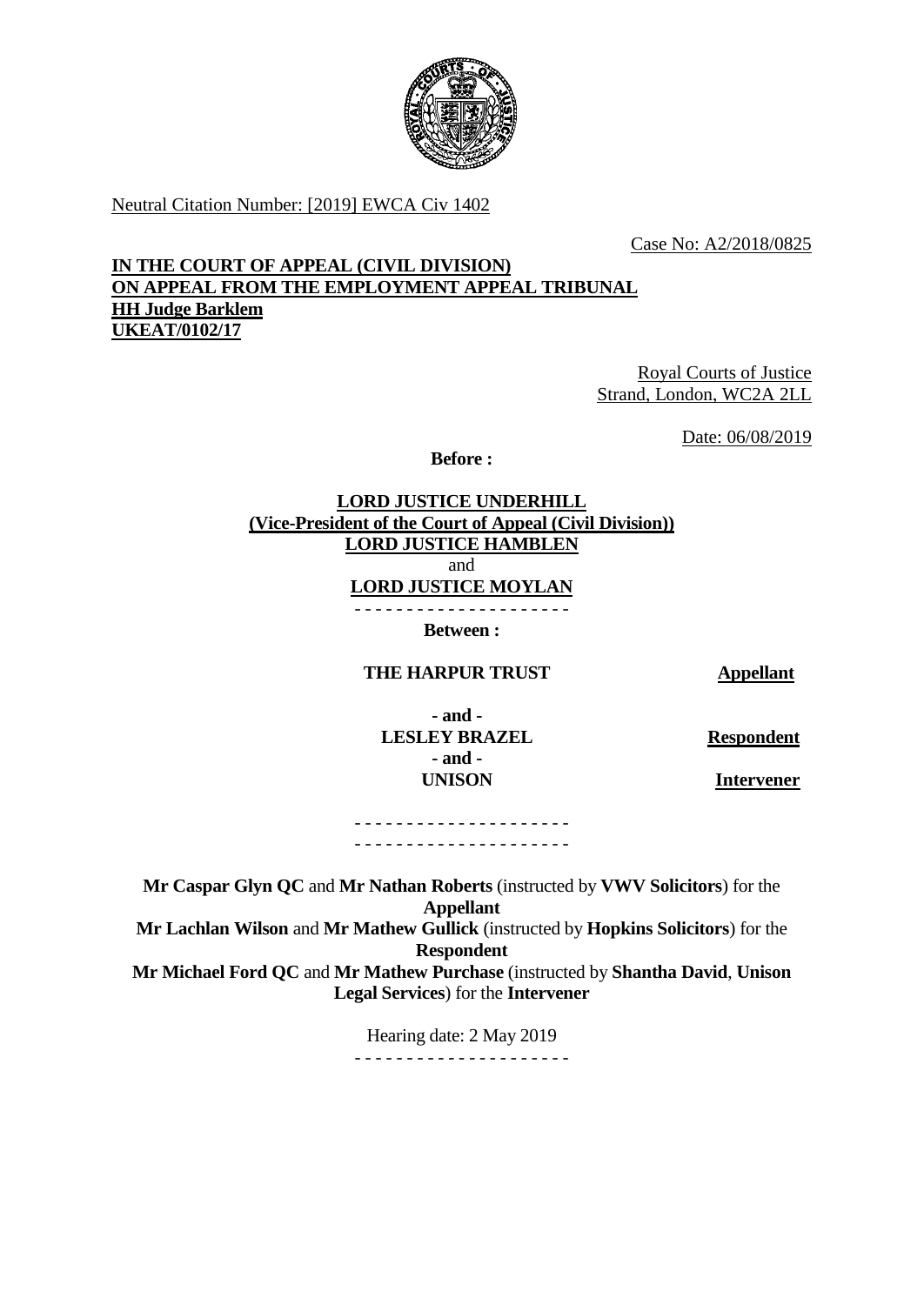#### **Lord Justice Underhill:**

#### **INTRODUCTION**

- 1. The Claimant, who is the Respondent to this appeal, is a clarinet and saxophone teacher. She is employed by the Appellant ("the Trust"), which runs Bedford Girls School, as a "visiting music teacher". That label means that she does not have a set number of working hours. The hours that she works in a given school term depend on the number of pupils requiring tuition in her instruments. In the periods which give rise to her claim she would typically give between twenty and thirty half-hour lessons per week. There are also some ancillary duties, for some but not all of which she is separately remunerated. She gives no lessons in the holidays and has no other substantial duties then. She is paid monthly on the basis of an agreed hourly rate applied to the hours worked in the previous month. The length of the school terms, taken together, varies from year to year: this can total as few as 32 weeks or as many as 35. For working purposes I will take a figure of 32.
- 2. I should make a couple of points about how the Claimant's employment is to be characterised, since labels in this area can be confusing:
	- (1) She is not a casual employee in the sense that she is employed only lesson-bylesson or indeed term-by-term. On the contrary, she is employed under a permanent, in the sense of continuing, contract of employment, albeit one where the Trust is not obliged to provide a fixed minimum amount of work and pays only for the work done – in the jargon, a zero-hours contract. But she is in an equivalent position to a casual employee to the extent that the hours which she works, and which generate her entitlement to be paid, vary both from term to term and as between term-time and holidays.
	- (2) She can be described as a part-time employee, but it is important in the interests of clear analysis to appreciate that that is so in two distinct senses – first, that she does not work a full working week and, second, that for large parts of the year, i.e. the school holidays, she has no work (at least for the Trust) at all. It is the second sense that matters for the purpose of this case. There is (so far as I know) no ready-made label for that kind of part-time work: I will coin the terms "part-year worker" and, for its opposite, "full-year worker".<sup>1</sup>
- 3. Since the Claimant is a worker within the meaning of the Working Time Regulations 1998 ("the WTR") she is entitled (subject to the issues considered below) to 5.6

 $\mathbf{1}$ The phrase "term-time worker" does appear in the ACAS Guidance to which I refer below, and I dare say may be used more generally, but I have eschewed it for two reasons. First, it may tend to suggest a worker who is only employed during the term, whereas the Claimant is, as explained above, employed all the year round, albeit that she only has work, and thus (by contrast with salaried teachers) only earns, during the term. Secondly, it is too narrow. Although schools and universities may be the main employers of part-year workers, there are other areas of the economy where work is periodic but where employers choose to retain employees on continuing contracts – Lord Hope gives several examples at para. 39 of his judgment in *Russell v Transcocean International Resources*, to which I refer at para. 57 below.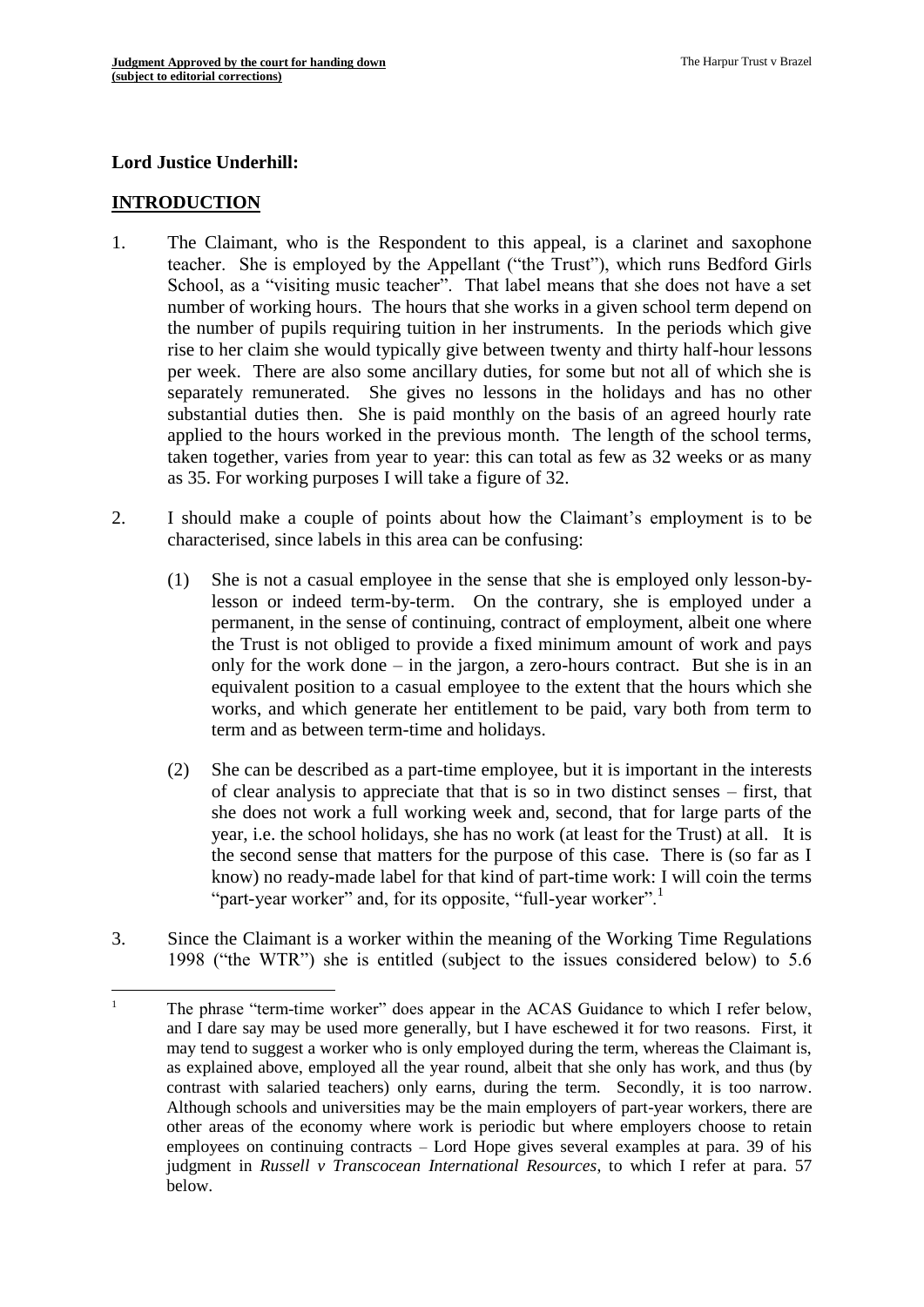weeks paid annual leave. Her contract of employment likewise says "you will be entitled to 5.6 weeks paid holiday". Since the school holidays are far longer than that neither she nor the Trust have thought it necessary explicitly to designate any particular parts of them as statutory leave; but, by agreement, the Trust makes three equal payments in respect of her leave at the end of April, August and December.

- 4. The only issue now live is how the Claimant's payments in respect of annual leave pursuant to the WTR should be calculated. The Employment Tribunal adopted a method more favourable to the Trust, but on appeal the Employment Appeal Tribunal substituted a method more favourable to her.
- 5. The Trust has been represented before us by Mr Caspar Glyn QC, leading Mr Nathan Roberts, and the Claimant by Mr Lachlan Wilson, leading Mr Mathew Gullick. Both Mr Glyn and Mr Wilson appeared in both the ET and the EAT. Because the appeal raises an issue of general importance about the calculation of holiday  $pav^2$ entitlement, the trade union UNISON has been given permission to intervene. It has been represented by Mr Michael Ford QC, leading Mr Mathew Purchase; and it was in fact Mr Ford who took the lead in supporting the decision of the EAT.
- 6. Mr Glyn was at pains in his submissions to say that notwithstanding this dispute the Claimant remains employed by the Trust and is a valued member of staff.

# **THE RELEVANT LEGISLATION**

#### THE EU LEGISLATION

7. The WTR were originally made pursuant to the UK's obligations under the EU Working Time Directive ("the WTD"). The version of the WTD currently in force is 2003/88/EC, but this replaces an earlier directive, 93/104/EC, which had undergone various amendments. The provision of the WTD relating to annual leave is article 7 which reads:

> "1. Member States shall take the measures necessary to ensure that every worker is entitled to paid annual leave of at least four weeks in accordance with the conditions for entitlement to, and granting of, such leave laid down by national legislation and/or practice.

> 2. The minimum period of paid annual leave may not be replaced by an allowance in lieu, except where the employment relationship is terminated."

It will be seen that article 7 does no more than set out the bare minimum requirements, detailed implementation being left to member states. There has, however, been a fair amount of case-law in the CJEU which identifies principles that such implementing legislation has to respect.

 $\overline{c}$ <sup>2</sup> The legislation uses the terms "annual leave" and "paid annual leave", but they can be rather clunky to use, and I will sometimes say "holiday" or "holiday pay", without intending any difference of meaning.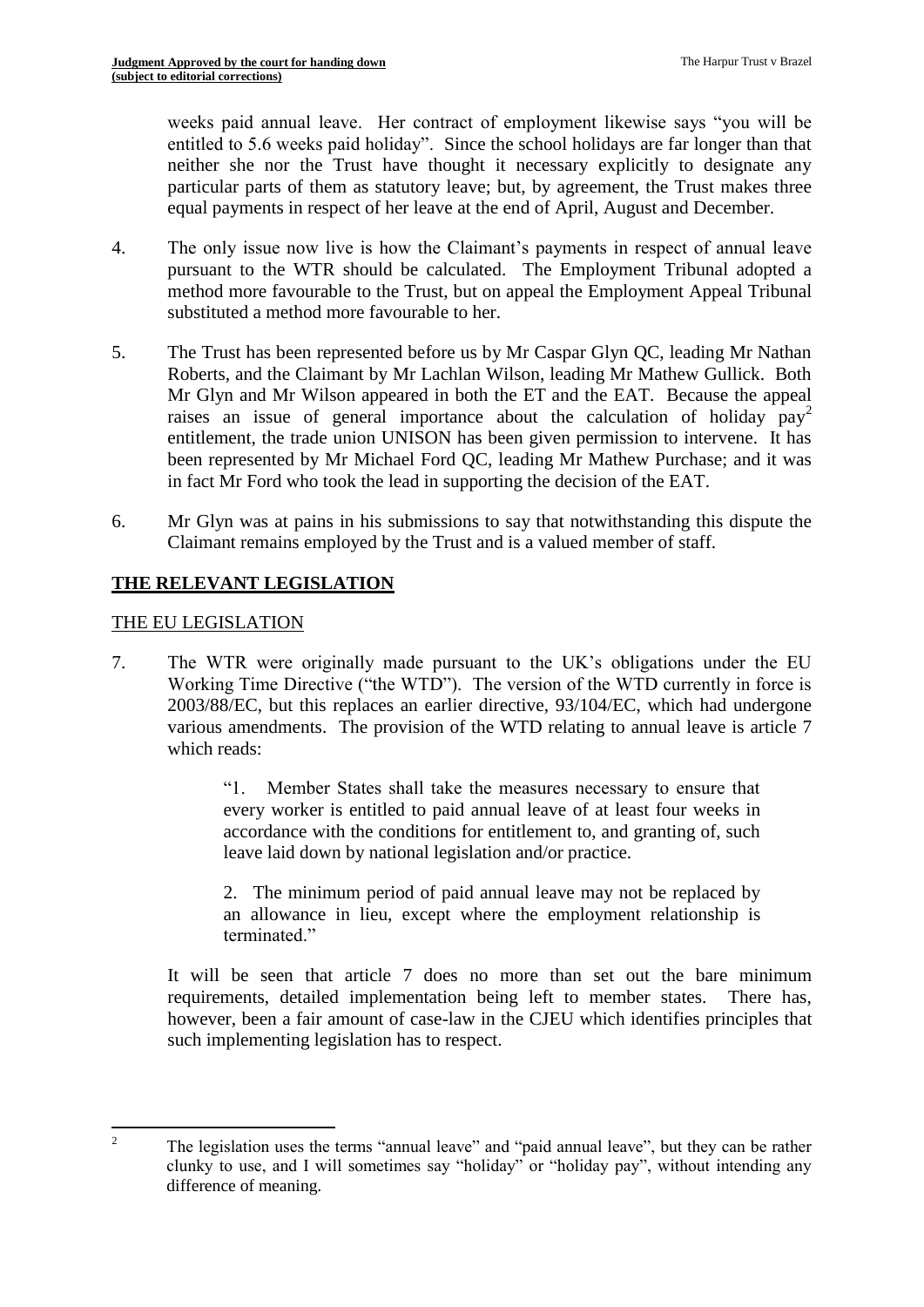- 8. The only other article of the WTD to which I need refer is article 15, which provides that member states are entitled to make more favourable provision with regard to annual leave.
- 9. Article 31 of the EU Charter of Fundamental Rights also includes a provision that every worker has the right to "an annual period of paid leave", but that adds nothing material for our purposes.

#### THE WORKING TIME REGULATIONS

- 10. I should note by way of preliminary that the WTR in their current form will be amended with effect from 6 April 2020 by the Employment Rights (Employment Particulars and Paid Annual Leave) Regulations 2018. None of the amendments directly impacts on any of the issues before us.
- 11. The key provisions of the WTR for our purposes are regulations 13, 13A and 16. Regulations 13 and 13A confer the right to annual leave and regulation 16 provides for the worker to be paid for that leave. Taken together, regulations 13 and 16 are the primary provisions intended to implement article 7 of the WTD; regulation 13A has a different source, as will appear.
- 12. The decision of the draftsman to split the requirements of article 7 out into the entitlement to leave and the entitlement to be paid recognises that the two rights, however inter-related, are analytically distinct. That has also been recognised by the CJEU in its consideration of article 7: see the case of *Hein* referred to at paras. 47-52 below. It is important in the interests of clear thinking to consider them separately.
- 13. Regulation 13 is headed "Entitlement to annual leave". Paragraph (1) reads:

"Subject to paragraph (5), a worker is entitled to four weeks' annual leave in each leave year."

"Leave year" is defined in paragraph (3), but nothing turns on that for our purposes. I should also set out paragraphs (5) and (9), which read as follows:

"(5) Where the date on which a worker's employment begins is later than the date on which (by virtue of a relevant agreement) his first leave year begins, the leave to which he is entitled to in that leave year is a proportion of the period applicable under paragraph (1) equal to the proportion of that leave year remaining on the date on which his employment begins.

…

(9) Leave to which a worker is entitled under this regulation may be taken in instalments, but –

- (a) it may only be taken in the leave year in respect of which it is due, and
- (b) it may not be replaced by a payment in lieu except where the worker's employment is terminated."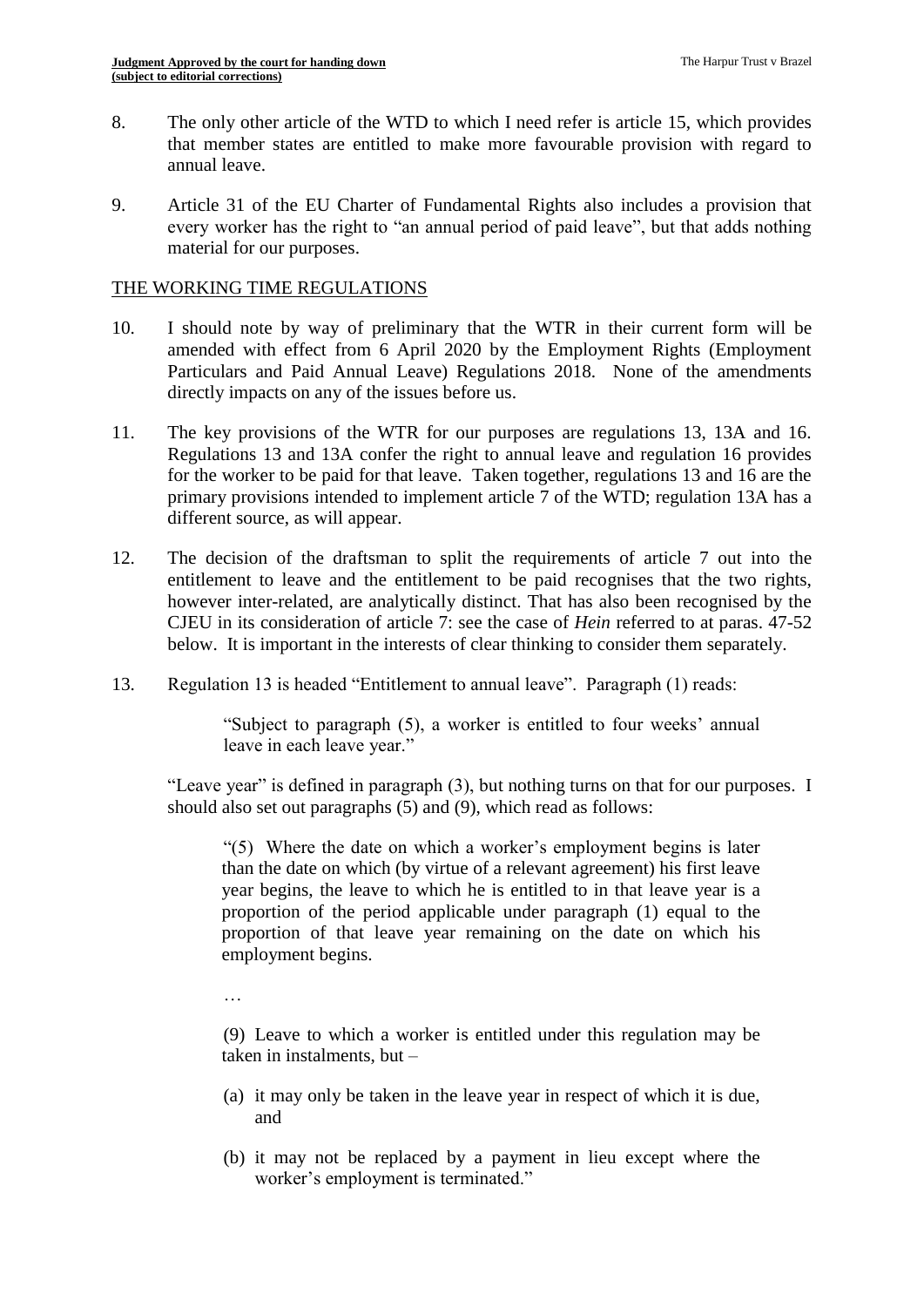- 14. The four-week entitlement under regulation 13 was supplemented, with effect from 1 October 2007, by a new regulation 13A conferring entitlement to "additional annual leave" expressed as amounting to "1.6 weeks". This was intended to prevent bank holidays being counted against the statutory entitlement to annual leave: 1.6 weeks represents eight working days, there being eight bank holidays in a year. That purpose is also reflected in paragraph (3), which provides that the aggregate entitlement under regulations 13 and 13A is subject to a maximum of 28 days. Since the additional period of leave is not a requirement of EU law, the regulations which introduced regulation 13A – the Working Time (Amendment) Regulations 2007 – are made under powers conferred by the Work and Families Act 2006, whereas the remainder of the WTR are made under section 2 of the European Communities Act 1972.
- 15. I turn to regulation 16, which is headed "Payment in respect of periods of leave". It reads, so far as material:

"(1) A worker is entitled to be paid in respect of any period of annual leave to which he is entitled under regulations 13 and 13A, at the rate of a week's pay in respect of each week of leave.

(2) Sections 221-224 of [the Employment Rights Act 1996] shall apply for the purpose of determining the amount of a week's pay for the purposes of this regulation, subject to the modification set out in paragraph (3).

- (3) The provisions referred to in paragraph (2) shall apply—
- (a) as if references to the employee were references to the worker;
- (b) as if references to the employee's contract of employment were references to the worker's contract;
- (c) as if the calculation date were the first day of the period of leave in question; and
- (d) as if the references to sections 227 and 228 did not apply.
- $(4)-(5)$  …."

I come back at paras. 19-23 below to the provisions of the 1996 Act incorporated by paragraph (2).

- 16. Although those are the primary provisions with which we are concerned I need to note two other regulations to which reference was made in the submissions before us.
- 17. The first is regulation 14. As will have been noted, article 7.2 of the WTD permits a payment in lieu to be made if, but only if, the worker's employment terminates during a leave year. Regulation 14 makes provision for such a case. I need not set it out in full. Paragraph (2) reads:

"Where the proportion of leave taken by the worker is less than the proportion of the leave year which has expired, his employer shall make him a payment in lieu of leave in accordance with paragraph (3)."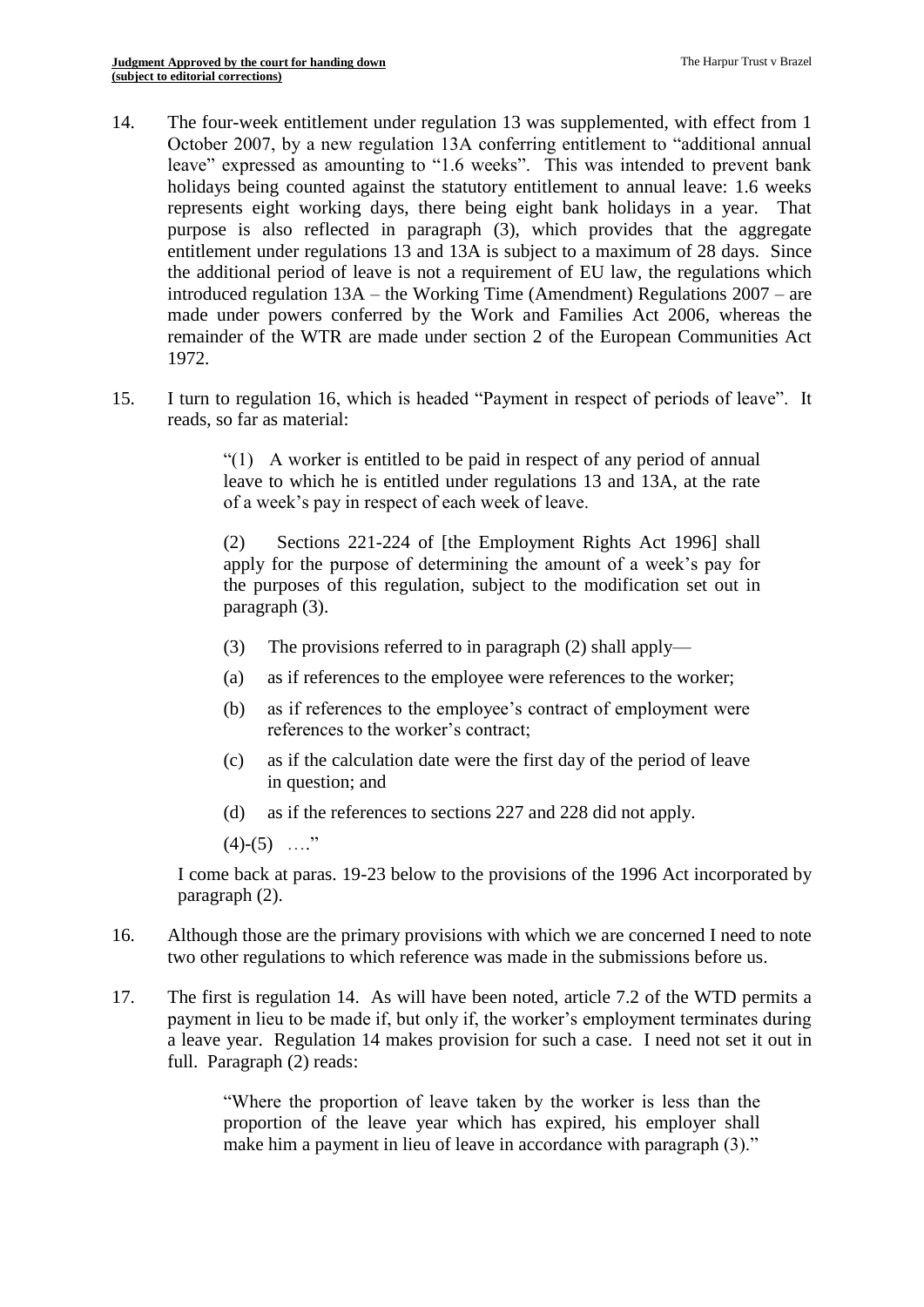Paragraph (3) provides that such a payment may be provided for in a "relevant agreement", but that in the absence of such agreement it shall be

"… a sum equal to the amount that would be due to the worker under regulation 16 in respect of a period of leave determined according to the formula —

 $(A \times B) - C$ 

where  $-$ 

**A** is the period of leave to which the worker is entitled under regulation 13(1) and regulation 13A;

**B** is the proportion of the worker's leave year which expired before the termination date, and

**C** is the period of leave taken by the worker between the start of the leave year and the termination date."

18. The second is regulation 15A. In their original form the WTR provided that no entitlement to annual leave accrued until a worker had been employed for thirteen weeks. In *R (BECTU) v Secretary of State for Trade and Industry* C-173/99, [2001] 1 WLR 2313, the CJEU held that that provision was contrary to article 7 of the WTD. The WTR were amended accordingly, but it was thought necessary to make special provision for entitlement to leave during the first year of employment. Regulation 15A, as subsequently amended, reads (so far as material):

> "(1) During the first year of his employment, the amount of leave a worker may take at any time in exercise of his entitlement under regulation 13 or regulation 13A is limited to the amount which is deemed to have accrued in his case at that time under paragraph (2) or (2A), as modified under paragraph (3) in a case where that paragraph applies, less the amount of leave (if any) that he has already taken during that year.

 $(2)$  ...

(2A) Except where paragraph (2) applies, for the purposes of paragraph (1), leave is deemed to accrue over the course of the worker's first year of employment, at the rate of one-twelfth of the amount specified in regulation 13(1) and regulation 13A(2), subject to the limit contained in regulation 13A(3), on the first day of each month of that year.

(3) Where the amount of leave that has accrued in a particular case includes a fraction of a day other than a half-day, the fraction shall be treated as a half-day if it is less than a half-day and as a whole day if it is more than a half-day.

 $(4)$  …"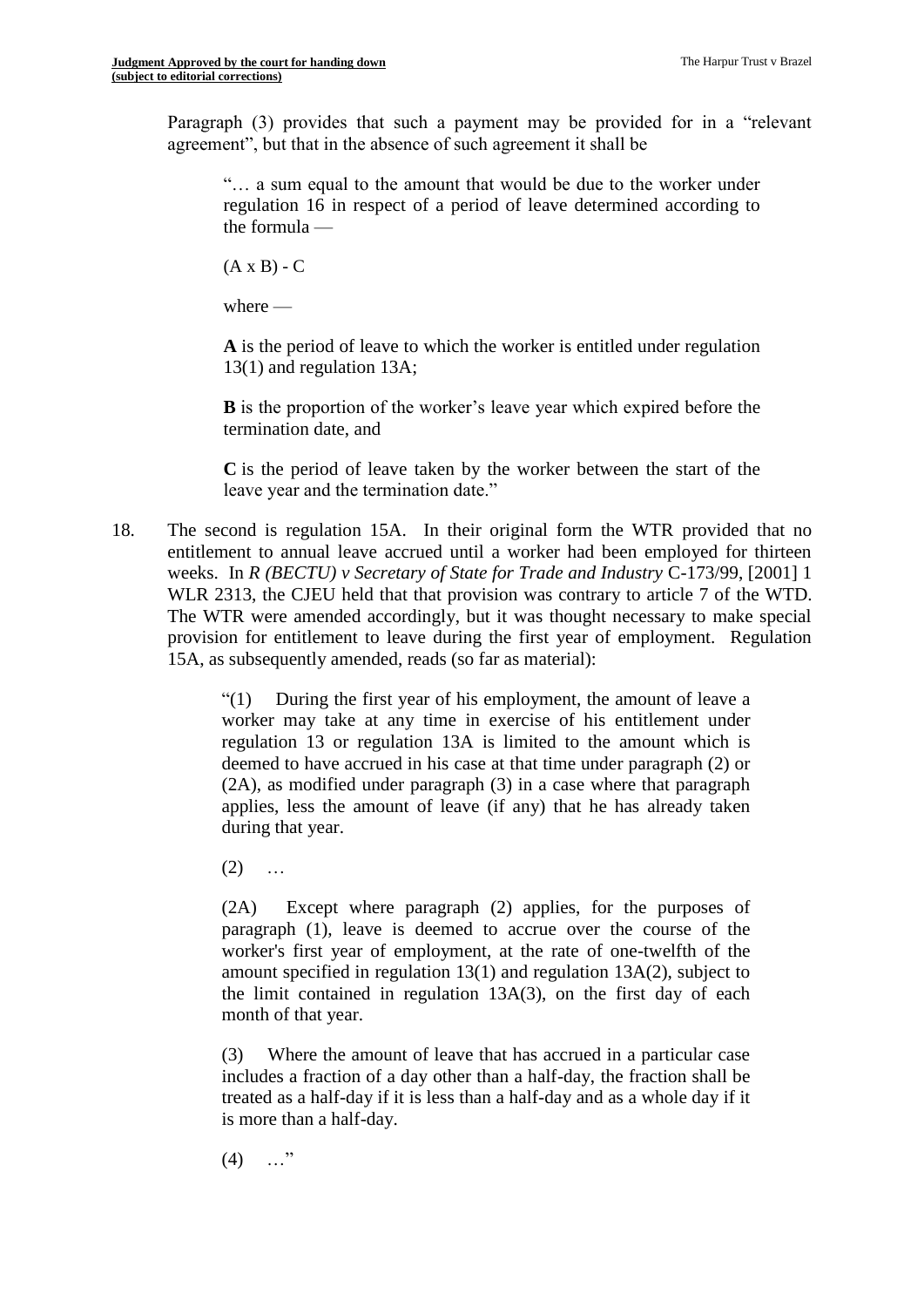#### "A WEEK'S PAY"

- 19. Sections 221-224 of the 1996 Act, incorporated by regulation 16 (2), form part of Chapter II of Part XIV of the Act, which is headed "A Week's Pay" and comprises sections 220-229. Those provisions have a long history in British employment legislation. The concept of "a week's pay" was introduced initially by the Contracts of Employment Act 1963, which conferred a statutory right to a minimum period of notice of the termination of a contract of employment. It is now relevant also to the calculation of redundancy payments and the basic award for unfair dismissal compensation and other cognate rights.
- 20. I need not set out sections 221-224 in their entirety. They contain different provisions for the calculation of a week's pay in four different cases. The first three (covered by sections 221-222, supplemented by section 223) are variants of situations where there are "normal working hours" ("NWHs"), which need not be full-time or require working every week. The fourth (covered by section 224) applies where there are no NWHs. I need not set out sections 221-223, but I should identify the three cases which they cover:
	- (a) where the worker's pay does not vary according to either the amount of work done or the time at which it is done (section 221 (2));
	- (b) where the pay varies according to the work done, as under a piece-work pay system (section 221 (3));
	- (c) where the rate of pay varies according to when the hours are worked, e.g. for workers working variable shift patterns where the night shift attracts a higher rate (section 222).

In case (a) a week's pay is, straightforwardly, the amount payable if the worker works his or her NWHs for a week. In cases (b) and (c) an average is taken based on their remuneration over the previous twelve weeks.

21. It is common ground in these proceedings that the Claimant has no normal working hours within the meaning of the statute, and accordingly that section 224 applies. It reads:

> "(1) This section applies where there are no normal working hours for the employee when employed under the contract of employment in force on the calculation date.

> (2) The amount of a week's pay is the amount of the employee's average weekly remuneration in the period of twelve weeks ending –

> (a) where the calculation date is the last day of the week, with that week, and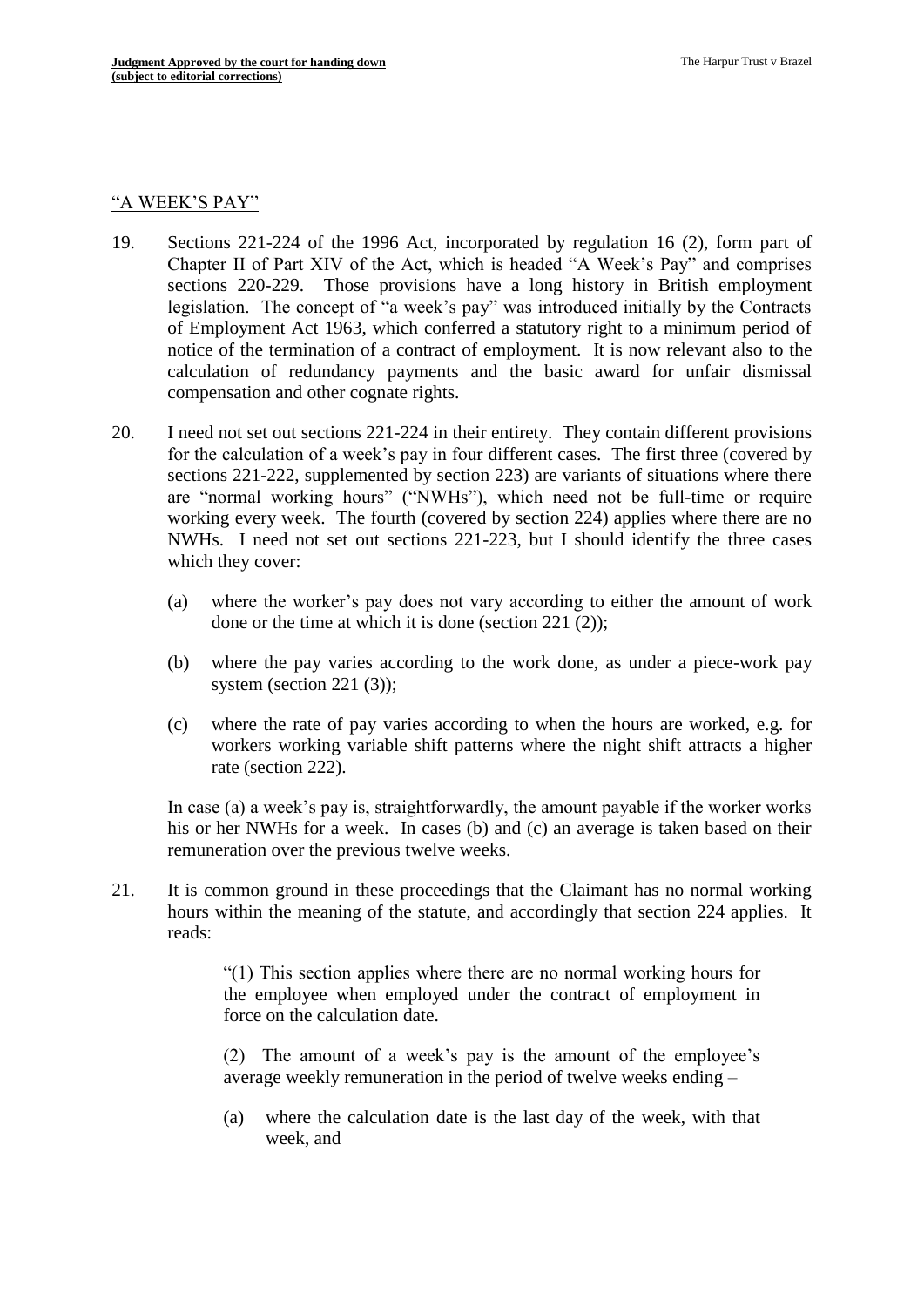1

(b) otherwise, with the last complete week before the calculation date.

(3) In arriving at the average weekly remuneration no account shall be taken of a week in which no remuneration was payable by the employer to the employee and remuneration in earlier weeks shall be brought in so as to bring up to twelve the number of weeks of which account is taken.

(4) This section is subject to sections 227 and 228."

It will be recalled that regulation  $16(3)$  provides that the "calculation date" is "the first day of the period of leave in question" and that the reference to sections 227 and 228 is disapplied. (One of the changes to be made by the 2018 Regulations is that the twelve-week reference period in section 224 (2) becomes, subject to various refinements, one year.)

- 22. I should note that there is a potential ambiguity in section 224 (2), and specifically in the phrase "weekly remuneration *in* [the twelve-week reference period]". That phrase could refer either to remuneration which is actually *paid* (or in any event payable<sup>3</sup>) in the period or to pay which is *earned* in the period even if it only becomes due at some later point. In the case of workers with regular hours who are paid either weekly or monthly (as is almost always the case) both readings would have the same effect: even if the reference is to pay-days, they would catch twelve weeks' of representative earnings. But section 224 is concerned with workers who are not working regular hours, and there could therefore be circumstances in which the amounts paid in the reference period do not correspond, even broadly, to the amounts earned in it. No point on this arises in this appeal, and although the question was raised with counsel in oral submissions, we did not receive developed submissions about it. I am inclined to think that the intended reference must be to amounts earned rather than amounts paid/payable.<sup>4</sup> I have to acknowledge that the phrase in sub-section (3) "a week *in which* no remuneration was payable" might point in the other direction, but the context might allow it to be read as meaning "in respect of which"<sup>5</sup>. I will in what follows refer to remuneration "earned" in the reference period, but I should not be treated as expressing a definitive view.
- 23. Finally, I should refer to section 229 of the 1996 Act, which is not expressly incorporated by regulation 16 but falls under Chapter II and is relevant to one of the Trust's submissions. It is headed "Supplementary" and reads, so far as material:

<sup>&</sup>lt;sup>3</sup> The intention cannot have been that an employer should benefit from a failure to pay remuneration when due, and that is confirmed by the use of "payable" in sub-section (3).

<sup>&</sup>lt;sup>4</sup> That also appears to have been the understanding of the CJEU on a reference from the UK about earnings from sales commissions: see *Lock v British Gas Trading Ltd* C-539/12, [2014] ICR 813, at para. 20 of the judgment of the Court (p. 825 E-F).

<sup>5</sup> I note that in sections 221 (3) and 222 (3), which likewise provide for an averaging exercise where the rate of pay is variable, the phrase used is "payable … *in respect of* the relevant period of twelve weeks". It is hard to see why a different approach should be taken where the variable element is the hours rather than the rate.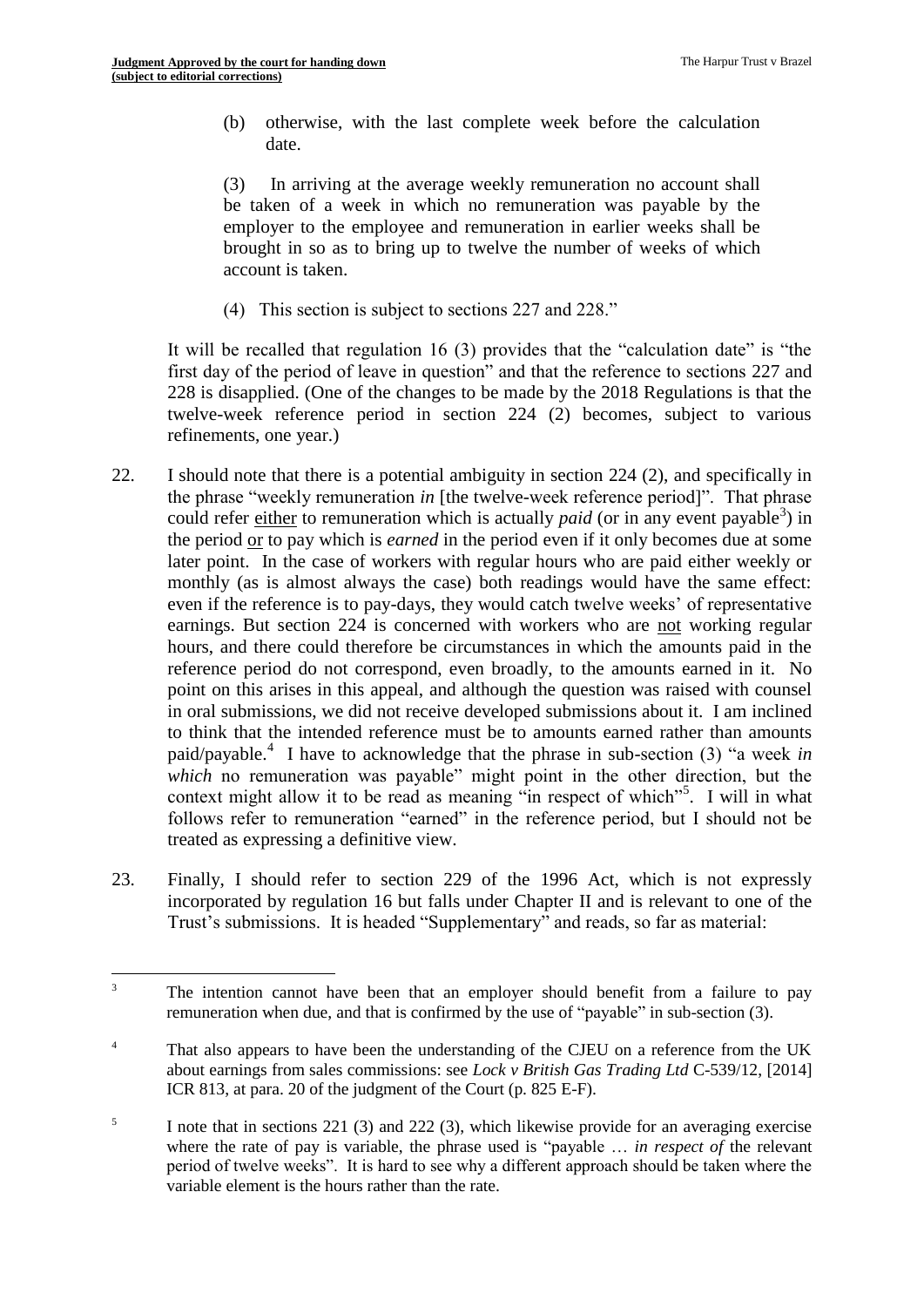$"(1)$  ...

(2) Where under this Chapter account is to be taken of remuneration or other payments for a period which does not coincide with the periods for which the remuneration or other payments are calculated, the remuneration or other payments shall be apportioned in such manner as may be just."

#### THE PART-TIME WORKERS DIRECTIVE

24. For reasons which will appear, I need to refer to the EU Part-Time Workers Directive ("the PTWD"), Council Directive 97/81/EC. This implements a Framework Agreement on Part-Time Work agreed between three European cross-industry organisations: the Agreement is annexed to the Directive. Clause 3 of the Agreement defines a part-time worker as follows:

> "1. The term 'part-time worker` refers to an employee whose normal hours of work, calculated on a weekly basis or on average over a period of employment of up to one year, are less than the normal hours of work of a comparable full-time worker.

> 2. The term 'comparable full-time worker` means a full-time worker in the same establishment having the same type of employment contract or relationship, who is engaged in the same or a similar work/occupation, due regard being given to other considerations which may include seniority and qualification/skills."

25. The essential principle of the Framework Agreement, and thus of the Directive, is that employers should not discriminate between part-time and full-time workers. This is expressed in clause 4, paragraphs 1 and 2 of which read:

> "1. In respect of employment conditions, part-time workers shall not be treated in a less favourable manner than comparable full-time workers solely because they work part time unless different treatment is justified on objective grounds.

2. Where appropriate, the principle of *pro rata temporis* shall apply."

As will appear, Mr Glyn attaches importance to the provision at paragraph 2 that "the principle of *pro rata temporis*" shall apply in ascertaining the rights of part-time workers.

26. The PTWD is implemented in the UK by the Part-time Workers (Prevention of Less Favourable Treatment) Regulations 2000 ("the PTWR"), but I need not refer to any of their provisions here.

# **THE ISSUE**

27. The system for the payment of visiting music teachers at the school changed with effect from 1 September 2011. The Trust has since that change approached the calculation of the three annual payments of holiday pay referred to in para. 3 above in accordance with a method recommended by ACAS in its guidance booklet *Holidays*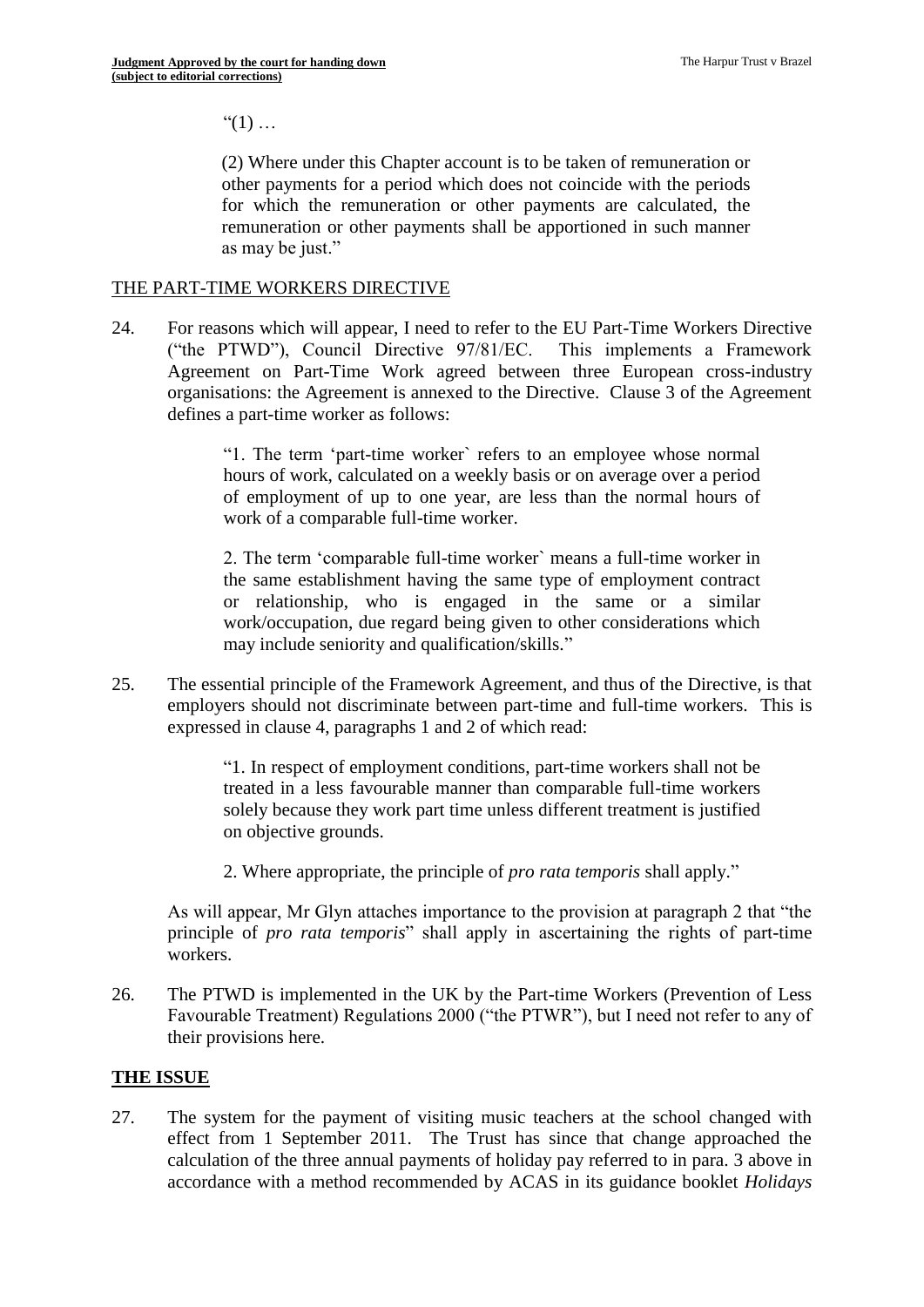*and Holiday Pay* for calculating the pay of casual workers. The relevant passage, at p. 6 of the booklet, reads:

#### "**What leave do casual workers get?**

If a member of staff works on a casual basis or very irregular hours, it is often easiest to calculate holiday entitlement that accrues as hours are worked.

The holiday entitlement of 5.6 weeks is equivalent to 12.07 per cent of hours worked over a year.

The 12.07 per cent figure is 5.6 weeks' holiday, divided by 46.4 weeks (being 52 weeks – 5.6 weeks). The 5.6 weeks are excluded from the calculation as the worker would not be at work during those 5.6 weeks in order to accrue annual leave."

As I read it, though it is not entirely clear, that guidance is directed at the case of casual workers in the sense of workers who are not retained by the employer between periods of work.<sup>6</sup> In any event the Trust has followed the approach set out and has proceeded on the basis that it feeds into the calculation of holiday pay, simply calculating the Claimant's earnings at the end of a term and paying her one-third of 12.07% of that figure.

- 28. It is the Claimant's case that that method bears no relation to the calculation required by the WTR and produces a lower figure. The required calculation is a straightforward matter of arithmetic. By virtue of regulation 16 (1), which incorporates section 224, you calculate a week's pay by taking the average weekly remuneration for the twelve weeks prior to the calculation date<sup>7</sup>; and then, by virtue of regulations 13 and 13A, multiplying it by 5.6. There is nothing in the relevant provisions requiring a different approach where the worker does not work a full year.
- 29. The Trust accepts that its method necessarily produces a lesser entitlement to annual leave/pay<sup>8</sup> than the Claimant's. But it says that it gives effect to a "principle of prorating" which underlies the legislation and which, on its true construction, it incorporates.

 $-$ <br>6 Intriguingly, the immediately following section in the booklet is headed "What leave do termtime workers get?". However, all in substance that it says is that "there is no specific calculation for working out the holiday entitlement of term-time workers".

<sup>7</sup> I should mention one wrinkle. As noted at para. 3 above, the parties have not in practice bothered to specify when a particular period of annual leave occurs. However, the natural interpretation of the practice of making the three annual payments referred to is that one-third of the annual leave entitlement is taken at the start of each of the spring, summer and Christmas school holidays. Even if for some reason it were thought right to treat the annual leave as occupying the final period of the holiday, it would make no difference, since by virtue of section 224 (3) the earlier weeks would not be counted because nothing was payable in them.

<sup>8</sup> I say "leave/pay" advisedly. As will appear, the Trust's submissions contemplate that either may be the appropriate subject for the pro-rating for which it argues.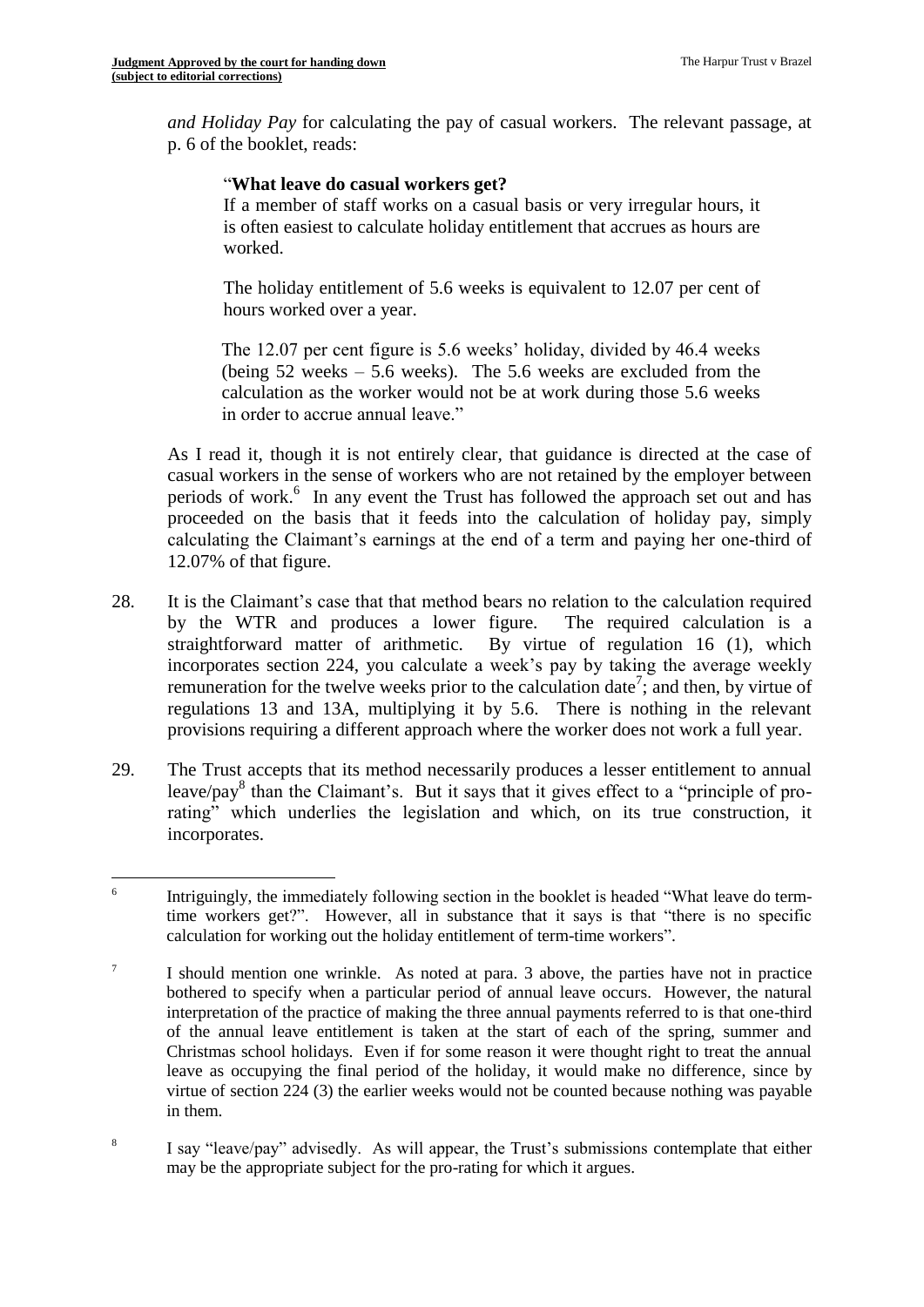30. In short, therefore, the essential difference between the parties is whether the calculation of the Claimant's holiday entitlement or holiday pay should be pro-rated to that of a full-year worker in order to reflect the fact that she does not work throughout the year.

# **THE PROCEEDINGS**

- 31. The Legal Adviser to the Incorporated Society of Musicians took up the Claimant's complaint with the Trust, but it maintained that its approach to the calculation of her holiday pay was correct. The Claimant used the Trust's grievance procedure, but without success.
- 32. In March 2015 the Claimant presented a complaint in the ET under Part II of the 1996 Act for unlawful deductions from her wages by underpayment of her entitlement to holiday pay. (She in fact presented four more complaints over the next year or so, in order to keep up with the continuing underpayments, but all five were consolidated.) She also advanced a claim under the PTWR, distinct from her claim under the WTR.
- 33. By a Judgment and Reasons sent to the parties on 15 January 2017 an Employment Tribunal at Bury St Edmunds chaired by Employment Judge Laidler dismissed the Claimant's claims. It held at paras. 94-98 of its Reasons that the application of a figure of 12.07% to either the length of the holiday entitlement or to what it described as the Claimant's "average pay over the course of the working year of 46.4 weeks" would give her proportionately the same holiday pay entitlement as a full-year worker. It accepted Mr Glyn's submission that it was necessary to construe the WTR as if regulation  $16(3)(d)$  read:

"[Sections 221-224] shall apply … as if the references to sections 227 and 228 did not apply *and, in the case of the entitlement under regulation 13 where a worker has no normal hours and works 46.4 weeks per year, any such payments should be capped at 12.07% of annualised hours*."

(I have reproduced this as it appears, but I think the words "less than" may have been omitted from before "46.4 weeks".) At para. 99 the Tribunal held that if that approach was wrong the figure of 5.6 weeks should be directly pro-rated. It gave a table setting out the appropriate discount depending on the exact number of weeks between 32 and 35 that the Claimant worked: for 32 weeks it was 0.69 (being the ratio 32:46.4) and an entitlement of 3.86 weeks. Although we were not taken through the arithmetic the tribunal seems to have understood that either approach would produce substantially the same amounts in terms of holiday pay

34. The Claimant appealed to the EAT, though only as regards the claim based on the WTR. By a judgment handed down on 6 March 2018 HH Judge Barklem (sitting alone) allowed her appeal, essentially on the basis that there was no warrant for departing from the plain statutory language: see in particular paras. 42-43 of his judgment. He remitted the case to the ET to work out the amounts owing to her on the basis for which she contended. This is an appeal against that decision.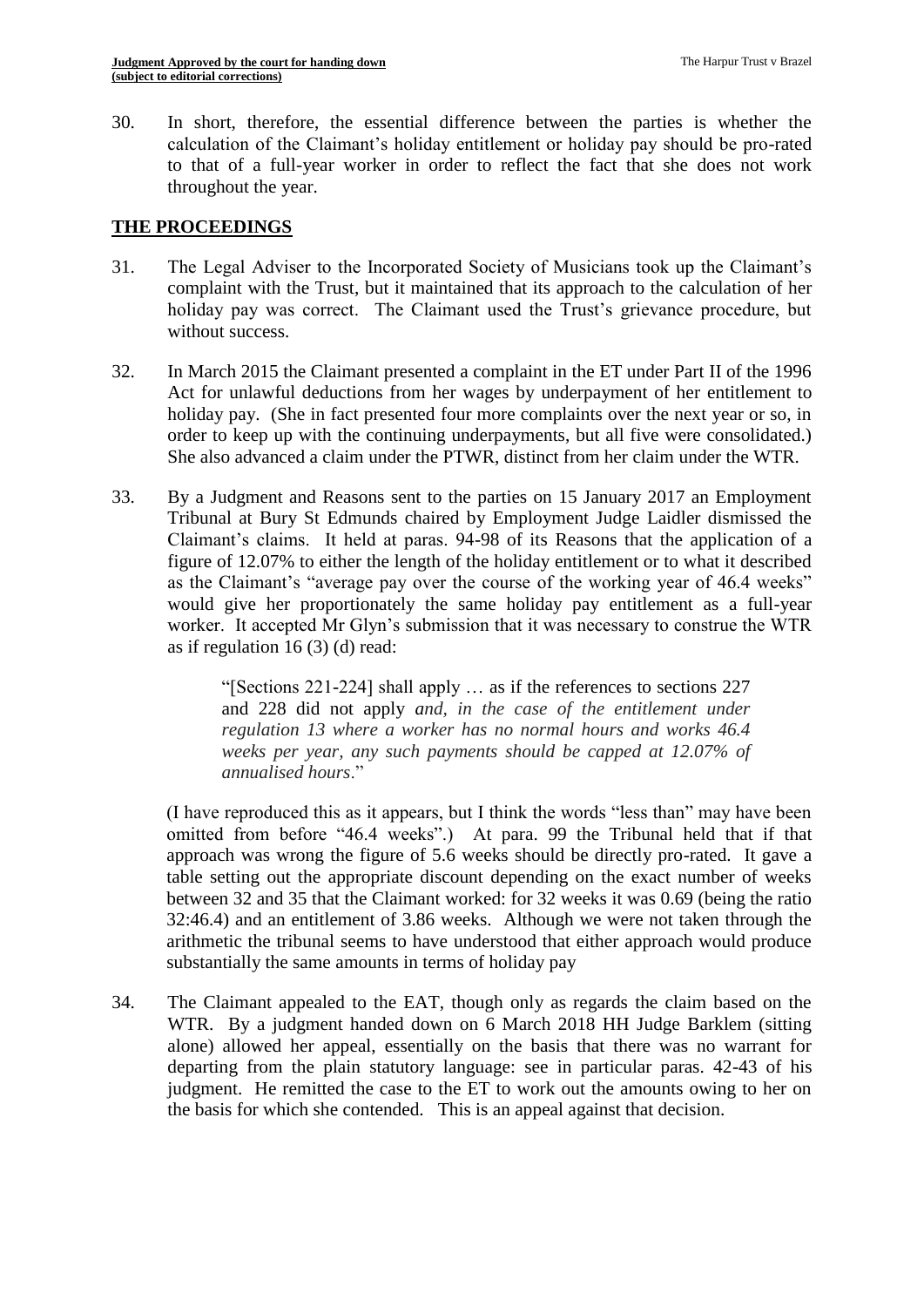35. Without disrespect to either of the tribunals below, since the issue is one of pure law I will not summarise the detailed reasoning leading to their conclusions and will proceed to my own analysis. It is most convenient to start with the Trust's case.

#### **THE TRUST'S CASE**

36. The structure of Mr Glyn's sophisticated and lucid submissions was, first, to establish that there was "a principle of pro-rating" which the WTR should be taken to be intended to apply; and, secondly, to propose means by which that principle could be given effect to in a manner consistent with the terms of the WTR (and/or those of the incorporated provisions of the 1996 Act). I take those two stages in turn.

#### (1) THE FUNDAMENTAL SUBMISSION: WHY PRO-RATING IS REQUIRED

37. Mr Glyn submitted that pro-rating of the Claimant's holiday/holiday pay entitlement in order to reflect the fact that she only works part of the year was necessary both because that was a requirement of EU law and also, as a matter of domestic law, in order to avoid what he characterised as obviously unjust results which cannot have been intended.

#### The EU Law Case

38. Mr Glyn referred us to six decisions of the CJEU. The first was *Zentralbetriebsrat der Landeskrankenhäuser Tirols v Land Tirol* C-486/08, [2010] IRLR 631. That concerned the compatibility of Austrian legislation with the PTWD. So far as relevant to our purposes, the legislation provided that where a full-time worker moved to part-time working any entitlement to paid annual leave that they had accrued but not yet taken should be reduced proportionately to the reduction in hours. The Court held at paras. 32-33 of its judgment (pp. 635-6) that the principle of *pro rata temporis* in clause 4.2 of the Framework Agreement applied so as to reduce the entitlement to annual leave, though that could not operate as regards entitlement already accrued. As it put it at para. 33:

> "… [I]t is indeed appropriate to apply the principle of pro rata temporis, set out in Clause 4.2 of the framework agreement on parttime work, to the grant of annual leave for a period of employment on a part-time basis. For such a period, the reduction of annual leave by comparison to that granted for a period of full-time employment is justified on objective grounds. However, that principle cannot be applied ex post to a right to annual leave accumulated during a period of full-time work."

That ruling was applied as regards substantially identical German legislation in *Brandes v Land Niedersachsen* C-415/12.

39. In *Heimann v Kaiser GmbH* C-229/11, [2013] IRLR 48, the Court applied its decision in the *Land Tirol* case by analogy in a case concerning the WTD. The claimant was laid off for some months (the actual phrase used is "zero hours short-time working") and eventually dismissed. He brought a claim for a payment in lieu of untaken holiday during the period he was laid off. His employer contended that he had accrued no entitlement to annual leave during the period when he had not been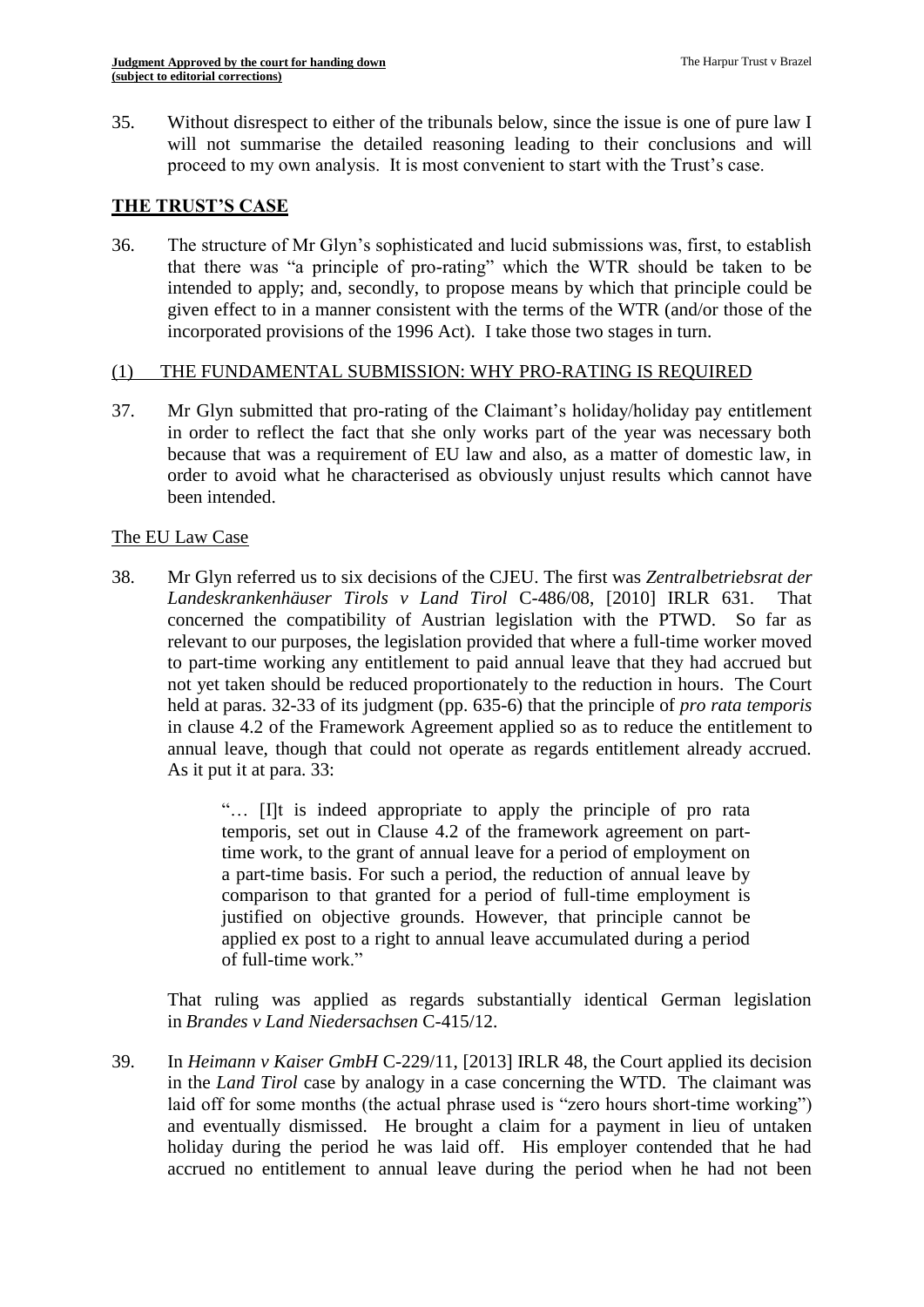working. The Court accepted that contention. It said that his situation was comparable to that of a part-time worker (see paras. 32-33); that the principles of the PTWD, and specifically "the rule of *pro rata temporis*", should be applied (see para. 34); and accordingly that he had accrued no holiday entitlement during the period that he was not working. Its conclusion, at para. 36 was:

"It follows … that the answer to the first question must be that Article 31(2) of the Charter and Article 7(1) of Directive 2003/88 must be interpreted as meaning that they do not preclude national legislation or practice … under which the paid annual leave of a worker on short-time working is calculated according to the rule of *pro rata temporis*."

40. That decision, as Mr Glyn put it, set the direction of travel as regards the Court's approach to the calculation of holiday entitlement, but the case on which he primarily relied is *Greenfield v The Care Bureau Ltd* C-219/14, [2016] ICR 161. The claimant was employed as a carer on a zero-hours contract under which her working patterns varied from time to time. Her leave year ran from 15 June. Her employment terminated on 28 May 2013. At the start of her final leave year, i.e. on 15 June 2012, she was working one day a week, but as from August she began to work full-time. At the end of June and beginning of July, i.e. while she was still working the old pattern, she took seven days of paid leave. In November 2012 she requested a week of paid leave. Her employers told her that, since her leave entitlement was calculated at the point that leave was taken, the seven days that she had taken in June/July, when she was still working only one day a week, had exhausted her entitlement. It was her case, as summarised at para. 22 of the judgment of the CJEU (p. 166 C-D), that:

> "… [N]ational law, read in conjunction with EU law, requires that leave already accrued and taken should be retroactively recalculated and adjusted following an increase in working hours, for example, following a move from part-time to full-time work, so as to be proportional to the new number of working hours and not the hours worked at the time leave was taken."

The questions referred to the Court arising out of that submission were paraphrased by it at para. 25 of its judgment (p. 167 C-D) as follows:

"… whether clause 4.2 of the Framework Agreement on part-time work and Article 7 of Directive 2003/88 on the organisation of working time must be interpreted as meaning that, in the event of an increase in the number of hours of work performed by a worker, the Member States are obliged to provide, or are prohibited from providing, that the entitlement to paid annual leave already accrued, and possibly taken, must be recalculated, if necessary retroactively, according to that worker's new work pattern and, if a recalculation must be performed, whether that relates only to the period during which the working time of the worker has increased, or to the whole leave year."

41. The Court began its consideration of those points by making some preliminary observations. Mr Glyn asked us to note in particular para. 29, which reads: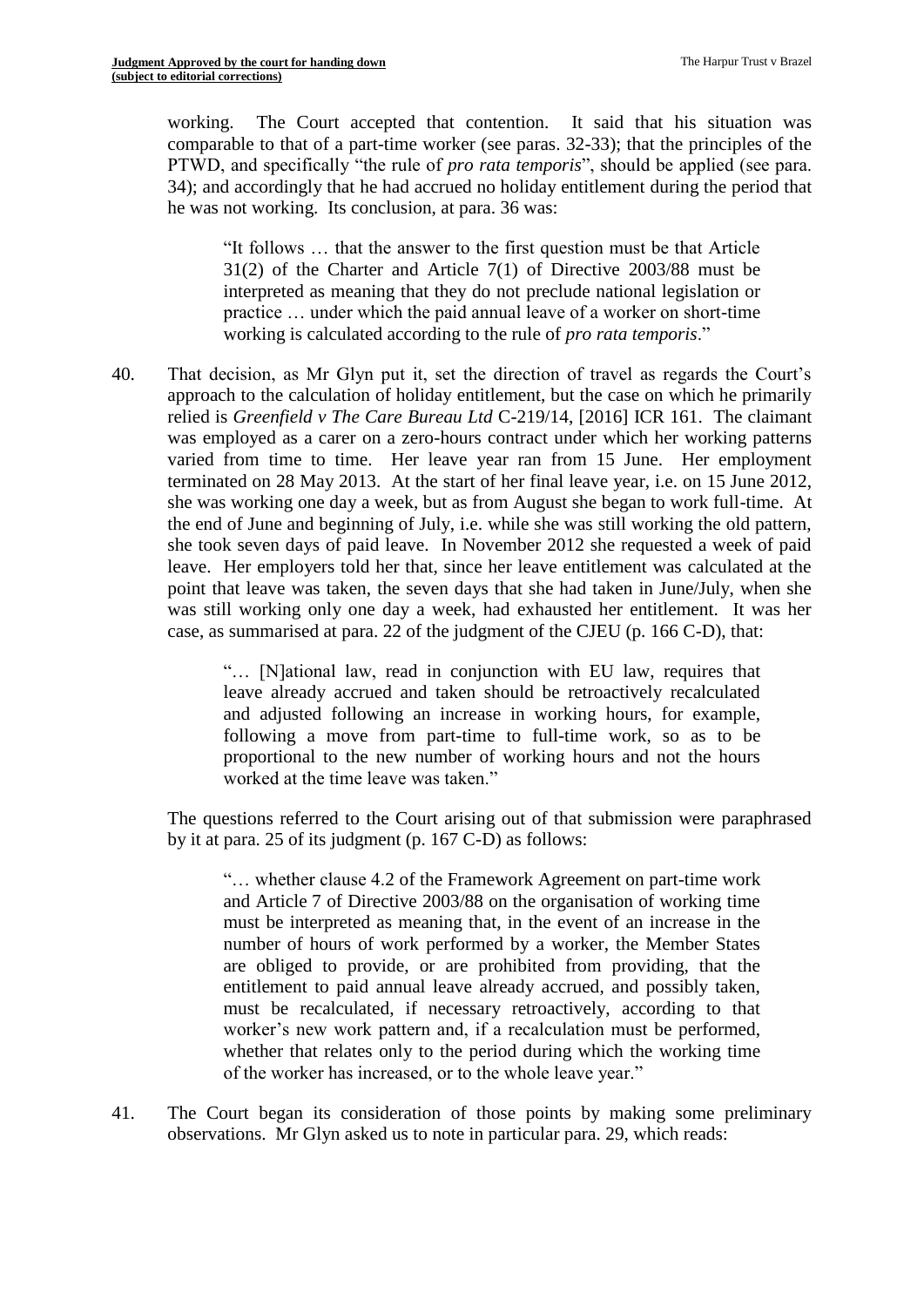"Furthermore, it is not disputed that the purpose of the entitlement to paid annual leave is to enable the worker to rest from carrying out the work he is required to do under his contract of employment (judgment in *KHS*, C-214/10, EU:C:2011:761, paragraph 31). *Consequently, the entitlement to paid annual leave accrues and must be calculated with regard to the work pattern specified in the contract* [emphasis supplied]."

The Court's substantive answer to the question then proceeds by three stages.

- 42. First, at paras. 30-32, it holds that the unit of time on the basis of which the calculation of entitlement to paid annual leave accrues should be "the days, hours and/or fractions of days or hours worked and specified in the contract of employment". In setting out the facts of Ms Greenfield's case the Court used hours (or fractions of hours) as the definitive unit: see, e.g., para. 14, where it sets out the total number of hours worked in her final leave year (1,729.5) and the number of hours of paid leave (62.84).
- 43. Secondly, at paras. 33-41 it holds that the accrual of entitlement to paid annual leave must be calculated according to the working pattern from time to time. The Court refers at paras. 33 and 34 to *Land Tirol* and *Brandes* and concludes at para. 35:

"It follows that, as regards the accrual of entitlement to paid annual leave, it is necessary to distinguish periods during which the worker worked according to different work patterns, the number of units of annual leave accumulated in relation to the number of units worked to be calculated for each period separately."

Mr Glyn relies on that paragraph as fundamental to his submissions, because it clearly prescribes an approach under which entitlement to paid annual leave accrues with each unit of time worked: usually, he said, the appropriate unit would be an hour.

- 44. The Court then goes on to explain how that conclusion fits with the "*pro rata temporis*" principle in the PTWD. It says that although that principle applies to the accrual of annual leave for part-time workers it cannot apply retroactively: that is of course consistent with the period-by-period approach enjoined in para. 35 and with what it had already held in *Heimann*. I should, however, note that at paras. 38 and 39 it says that there is nothing to prevent member states in their domestic legislation adopting a more favourable approach and allowing retrospective recalculation of annual leave entitlement when workers change to a working pattern with more hours.
- 45. Third, at paras. 42-43 the Court applies its previous conclusions to Ms Greenfield's case (or, more precisely, respecting the generalised character of a reference, to a case "such as" hers). It followed from para. 35 that no such recalculation as she was contending for was required.
- 46. The Court's formal answer to the questions referred, at para. 44 reads:

"Having regard to all the above considerations, the answer to Questions 1 to 3 is that clause 4.2 of the Framework Agreement on part-time work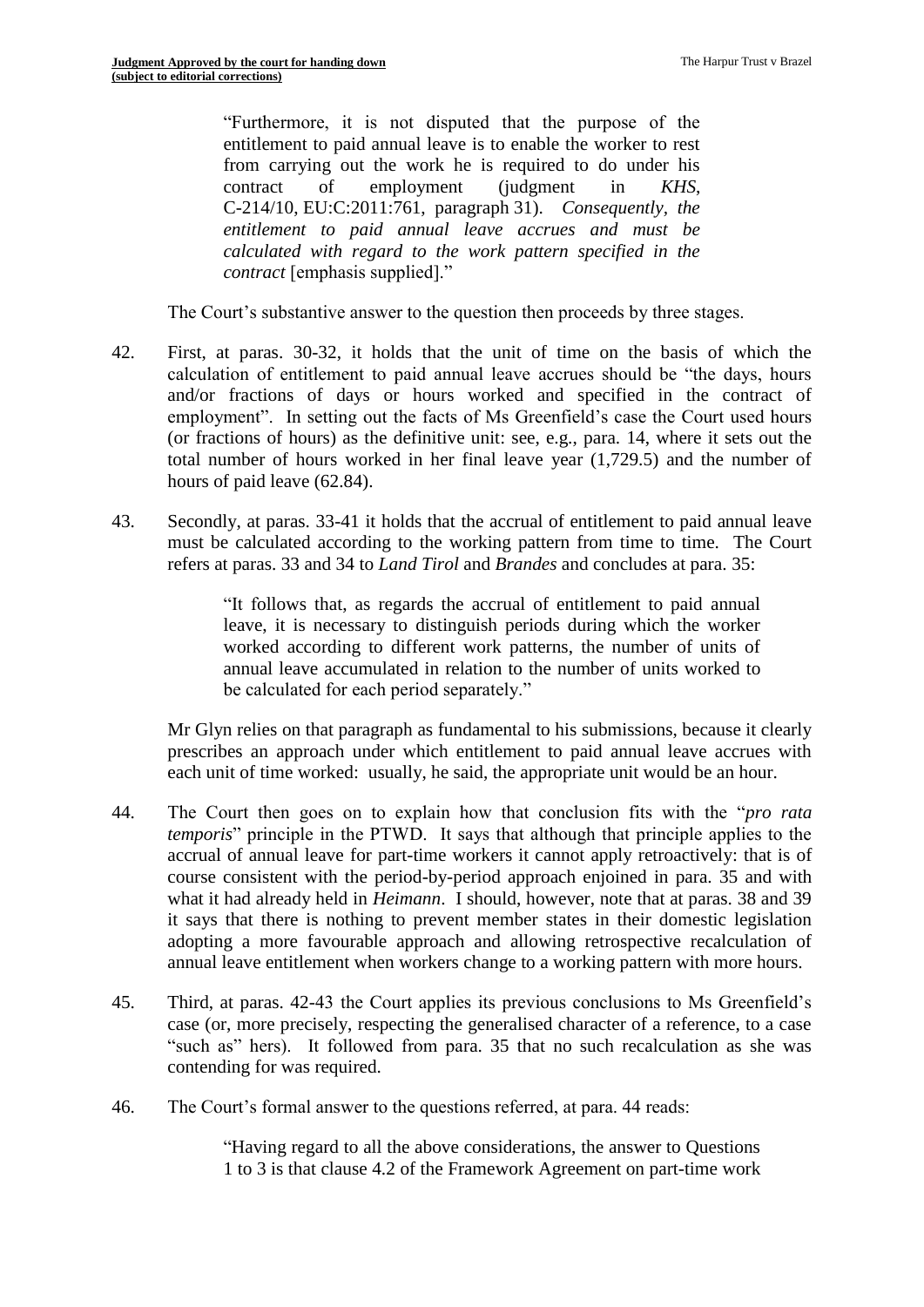and Article 7 of Directive 2003/88 must be interpreted as meaning that, in the event of an increase in the number of hours of work performed by a worker, the Member States are not obliged to provide that the entitlement to paid annual leave already accrued, and possibly taken, must be recalculated retroactively according to that worker's new work pattern. A new calculation must, however, be performed for the period during which working time increased."

- 47. The next case in point of time to which we were referred is *Tribunalul Botosani v Dicu* C-12/17, [2018] IRLR 1175; but its conclusions sufficiently appear from the final case, *Hein v Albert Holzkamm GmbH & Co*. *KG* C-385/17.
- 48. In *Hein* the claimant had a long period of short-time working. Under the collective agreement which governed entitlement to paid annual leave, his entitlement was calculated by reference to average earnings during the thirteen weeks immediately prior to the start of the leave; that average was then converted into an annual figure, of which the employee was entitled to 14.25% (representing a figure of 11.4% required by German law plus a negotiated 25% uplift). The period of short-time working in the reference period depressed the amount paid to Mr Hein in respect of annual leave. He contended that that was contrary to the requirements of the WTD.
- 49. In addressing that contention the Court at para. 25 of its judgment said that it was necessary to consider separately (1) the period of annual leave to which the claimant was entitled, and (2) the payment that he should receive in respect of that period.
- 50. As to (1), the essence of the Court's conclusion is at para. 27 of its judgment, where it says, citing *Dicu*:

"entitlement to paid annual leave must, in principle, be calculated by reference to the periods of actual work completed under the employment contract."

That of course reflects *Greenfield*. Accordingly, the employer had been entitled to calculate the claimant's leave entitlement by reference to the reduced periods of work. However, at para. 30 it again made the point that nothing in the WTD prevented member states from according more favourable rights.

51. As to (2), the Court pointed out at paras. 33-37 of its judgment that it is a fundamental principle of the WTD that during any periods of annual leave a worker is entitled to their normal remuneration – that is, "remuneration comparable to periods of work": it refers to its previous judgments in *Robertson-Steele v R D Retail Services Ltd* C-131/04, [2006] ICR 932, (at para. 50) and *British Airways plc v Williams* C-155/10, [2012] ICR 847, (at para. 19). It followed that the remuneration that the claimant received in respect of his (reduced) period of leave should not itself be reduced. In its formal answer to the referred question, at para. 53, it said:

> "… [I]t is for the referring court to interpret the national legislation, so far as possible, in the light of the wording and the purpose of Directive 2003/88, in such a way that *the remuneration for annual leave paid to workers* in respect of the minimum annual leave provided for in Article 7(1) *is not less than the average of the normal remuneration*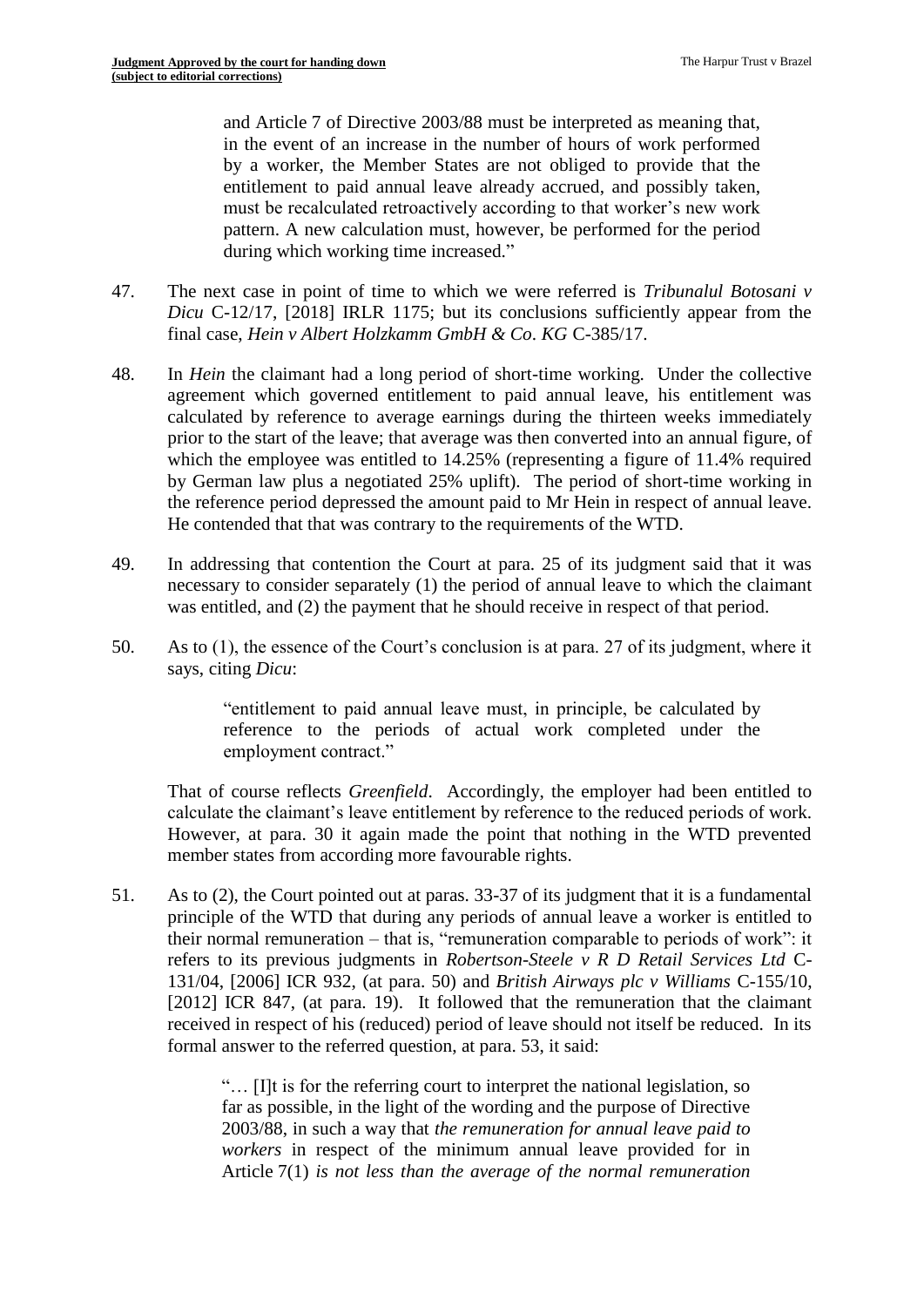*received by those workers during periods of actual work* [emphasis supplied]."

- 52. *Hein* therefore, as trailed at para. 12 above, makes a clear distinction between the entitlement to annual leave, which accrues in proportion to actual work done, and pay in respect of such leave, which must be calculated by reference to remuneration during periods of actual work.
- 53. Mr Glyn submits that the authorities and most particularly *Greenfield* establish that as a matter of EU law entitlement to annual leave accrues in step with the relevant units of work. It follows that if, like the Claimant, you do less than a full year's work you should get less than a full year's holiday entitlement/pay.

#### The Domestic Law Case

- 54. The essential inequity on which Mr Glyn relied was that the Claimant works only 32 weeks of the year and yet, on her case, was entitled to holiday/holiday pay calculated on the same basis as if she worked 46.4 weeks. To put the same point another way, the holiday pay to which, on her case, she was entitled would be a much higher proportion of her actual earnings than if she worked full-time: on the basis of a 32 week year it would be 17.5%, while the holiday pay of a full-year worker is, as we have seen, only 12.07% of their earnings. The basic understanding of working life is that you get paid for the time you work, and the Secretary of State when making the WTR cannot, he submitted, have intended anything different as regards holiday pay.
- 55. Mr Glyn pointed out that the Claimant's reading of the legislation would produce still greater anomalies in the case of employees with, like her, permanent but zero-hours contracts who worked for even smaller proportions of the year. He gave as examples a school cricket coach, who would only work for one term, or invigilators, who worked only during the exam season. In principle you could have a permanent employee who worked only one week of the year, for which he or she earned, say, £1,000, and who would then be entitled to 5.6 weeks (notional) annual leave, for which they would receive £5,600.

# Supporting Points

- 56. Mr Glyn submitted that the need to apply the principle of pro-rating was supported by the terms of the Explanatory Memorandum accompanying the 2007 Regulations which introduced the new regulation 13A. At para. 7.3 it described the consultation which had preceded the Regulations, and referred to the proposal as being "to increase the holiday entitlement from four weeks to 5.6 weeks (from 20 days to 28 days for someone working full-time, *pro rata for part timers* [emphasis supplied])". A similar statement appears in the regulatory impact assessment.
- 57. He also referred to the judgment of the Inner House, given by Lord Eassie, in *Russell v Transcocean International Resources Ltd* [2010] CSIH 82, [2011] IRLR 24. That case concerned offshore oil-rig workers who worked a pattern under which they had two weeks on the platform and two weeks off, so that they worked a total of 26 weeks per year. The issue was whether they were entitled to take their annual leave out of the weeks when they would otherwise be at work. It was held that they were not, and that decision was upheld by the Supreme Court ([2011] UKSC 57, [2012] ICR 185).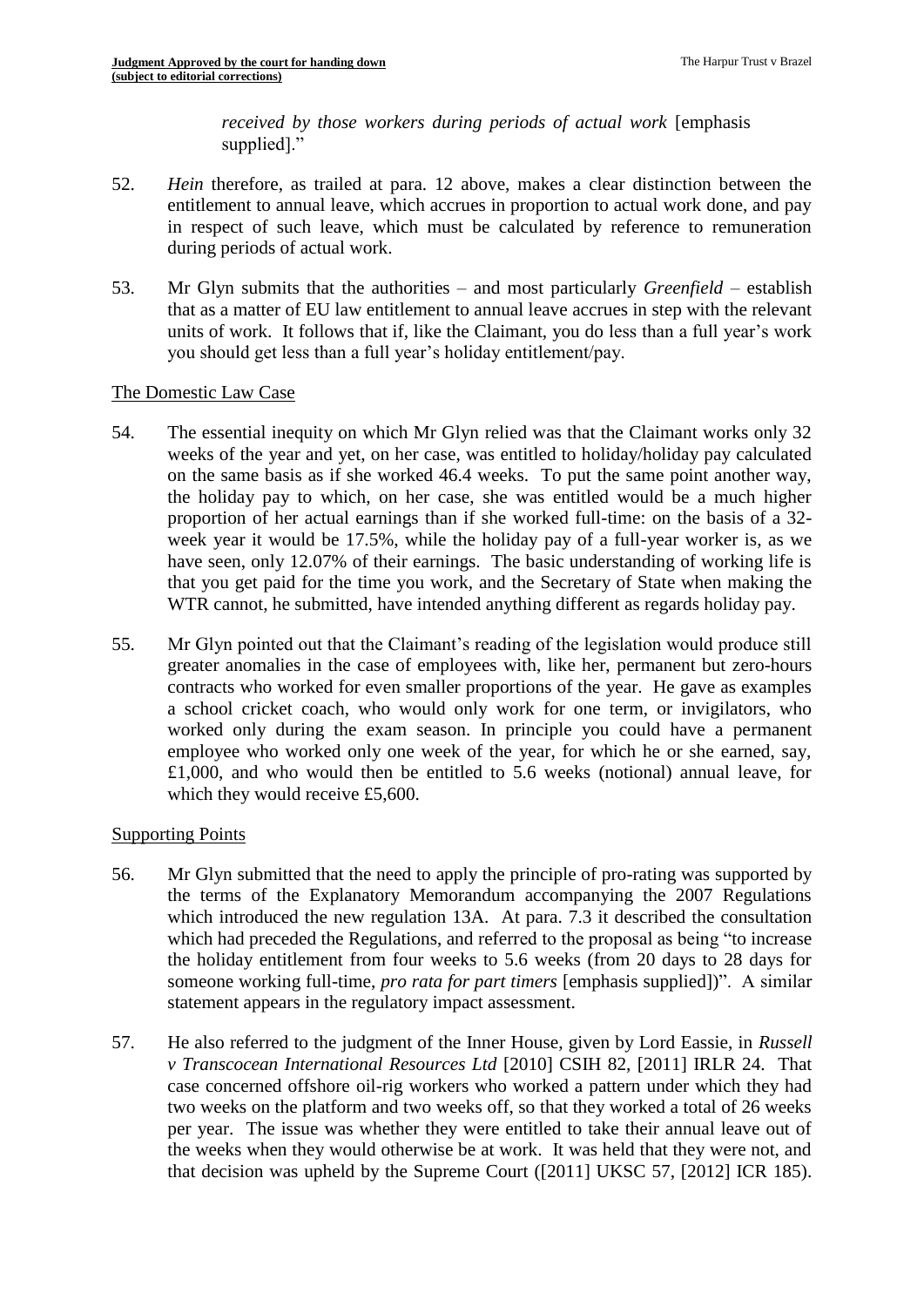That is not the issue before us – the Claimant accepts that her leave is taken in the school holidays – but Lord Eassie had occasion to consider the position of workers who only worked for part of a week. He said, at paras.  $34-35$  (pp. 29-30):

"34. … [W]e see Article 7 of the WTD as requiring that there be provided to the worker within the year (which need not be a calendar year), at least four remunerated weeks of the weekly cycle in which he is free from work commitments.

35. On that reading of the WTD, those particular days during the employee's seven day working week on which the employee does not actually work are not generally reckonable towards annual leave. The point is perhaps best illustrated by the example, canvassed in argument, of the part time worker who may work three days per week - say Monday to Wednesday inclusive. Were the employer entitled to treat Thursdays as being weekly rest and Fridays and the weekend as annual leave, that would have the effect of requiring that part time worker to attend for work on each of the 52 weeks of the year. That, in our view, would infringe what is required of Member States by Article 7 of the WTD. What that article requires is that, within the leave year, there are at least four weekly cycles in which the part time worker is not required to turn up and put in his part time hours. *We would add that while the part time worker thus obtains four weeks in which he does not require to attend for work, the pro rata temporis principle still applies, because in terms of days of annual leave the part time worker receives the appropriate proportion of that which would be received by the full time worker within that weekly cycle* [emphasis supplied]."

#### (2) HOW TO GIVE EFFECT TO THE PRINCIPLE OF PRO-RATING

- 58. Mr Glyn proposed three alternative methods by which the WTR and/or the incorporated provisions of the 1996 Act could be read so as to give effect to the principle of pro-rating.
- 59. The first method was to pro-rate the multiplier in the calculation required by regulation 16 – that is, the figure of 5.6. Mr Glyn's submission was that that must be read as referring to the entitlement of a full-year worker subject to reduction pro rata in the case of a worker working less than a full year. Such a construction was necessary in order to conform to the WTD, which, as the CJEU cases showed, incorporated the principle of pro-rating.
- 60. The second method involved an adjustment to the multiplicand in regulation 16, namely "a week's pay", relying on section 229 (2) of the 1996 Act (see para. 23 above). That sub-section permits the remuneration to be taken into account for the purpose of any exercise under Chapter II to be "apportioned" where it relates to a period "which does not coincide with the periods for which [it is] calculated". Section 229 is not in fact one of the sections expressly incorporated by regulation 16 (2), but Mr Glyn contended that since it was expressed to be "supplementary" to the other provisions of Chapter II it could be regarded as incorporated indirectly. His essential submission was that since the right to annual leave was, necessarily, annual in character, a case where the holiday pay of a part-year worker was being calculated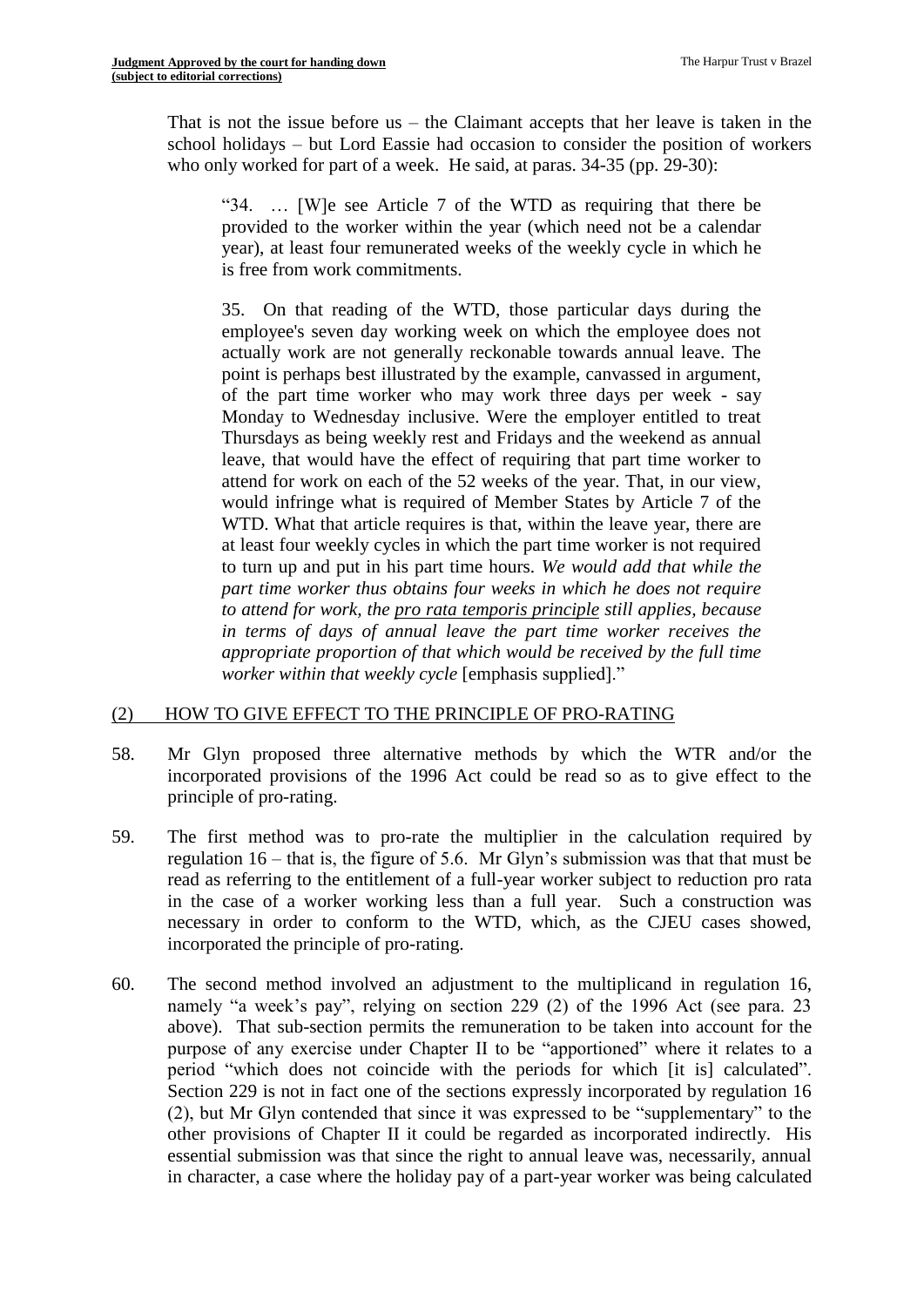on the same basis as that of a full-year worker was caught by that provision, and the apportionment referred to should be made by applying the pro rata principle. He acknowledged that this alternative (unlike the other two) had not been proposed in the ET, but he said that that was not a reason for the Court not considering it now.

- 61. The third alternative worked via the concept of a "week", which is used by the WTR in relation to both the multiplier (annual leave of four plus 1.6 "weeks") and the multiplicand ("a week's pay"). Mr Glyn submitted that the word "week" connoted different amounts of actual working time depending on the pattern of work of a particular worker. A full-time worker would typically work five days in a week and, say, 40 hours; but the working "week" of a part-time worker might be only, say, two seven-hour days (14 hours) or five half-days (20 hours). And both full-time and parttime workers might have working patterns which varied from week to week or were wholly irregular so that the amount of days or hours worked in a week were different from time to time. He submitted that in the case of casual workers (such as the Claimant) it was necessary to treat "week" in regulations 13, 13A and 16 and the incorporated provisions of the 1996 Act as referring to the average number of hours worked per calendar week over the annual leave year.
- 62. In so far as his case was based on the principle of pro-rating derived from the CJEU case-law, Mr Glyn invoked, so far as necessary, the *Marleasing* approach, which allows a strained construction of domestic legislation in order to give effect to the requirements of EU law. He acknowledged that that argument could only directly apply to regulation 13, because regulation 13A did not represent the implementation of any EU right; but he submitted that the Secretary of State in exercising his power to amend the WTR by adding the additional 1.6 weeks must have intended the new regulation 13A to be interpreted consistently with the existing regulation 13, to which it was avowedly "additional". In any event, however, he submitted that each of his alternative methods could be supported applying ordinary domestic principles of construction.

# **DISCUSSION AND CONCLUSION**

63. I start by clearing some ground. Although the pro rata principle for which Mr Glyn contends is general in its application, it is important to appreciate that in this case we are concerned specifically with the position of part-year workers. We are not concerned with its application to workers who work part-time in the other sense noted at para. 2 (2) above, namely those who work throughout the year but for only part of the week. The position as regards entitlement to leave of such workers is, if I may say so, correctly analysed by Lord Eassie in the final sentence of the passage which I have quoted from his judgment in *Russell*. They are entitled under both the WTD and the WTR (ignoring, in the interest of simplicity, regulation 13A) to four weeks' annual leave. They are accorded that entitlement by being given four weeks in which they are not required to work at all, though of course all that they are actually relieved from having to work is the particular days in those weeks that they would have worked otherwise: in his example that is three days. In that sense their holiday entitlement amounts to only (in the example) twelve days, and the WTR do indeed, as he says, apply the pro rata principle. Lord Eassie could also have added, though it was not germane to the particular point that he was making, that the effect of regulation 16 was that the holiday pay to which such workers would be entitled for those weeks would be based on an average taken over twelve weeks in which they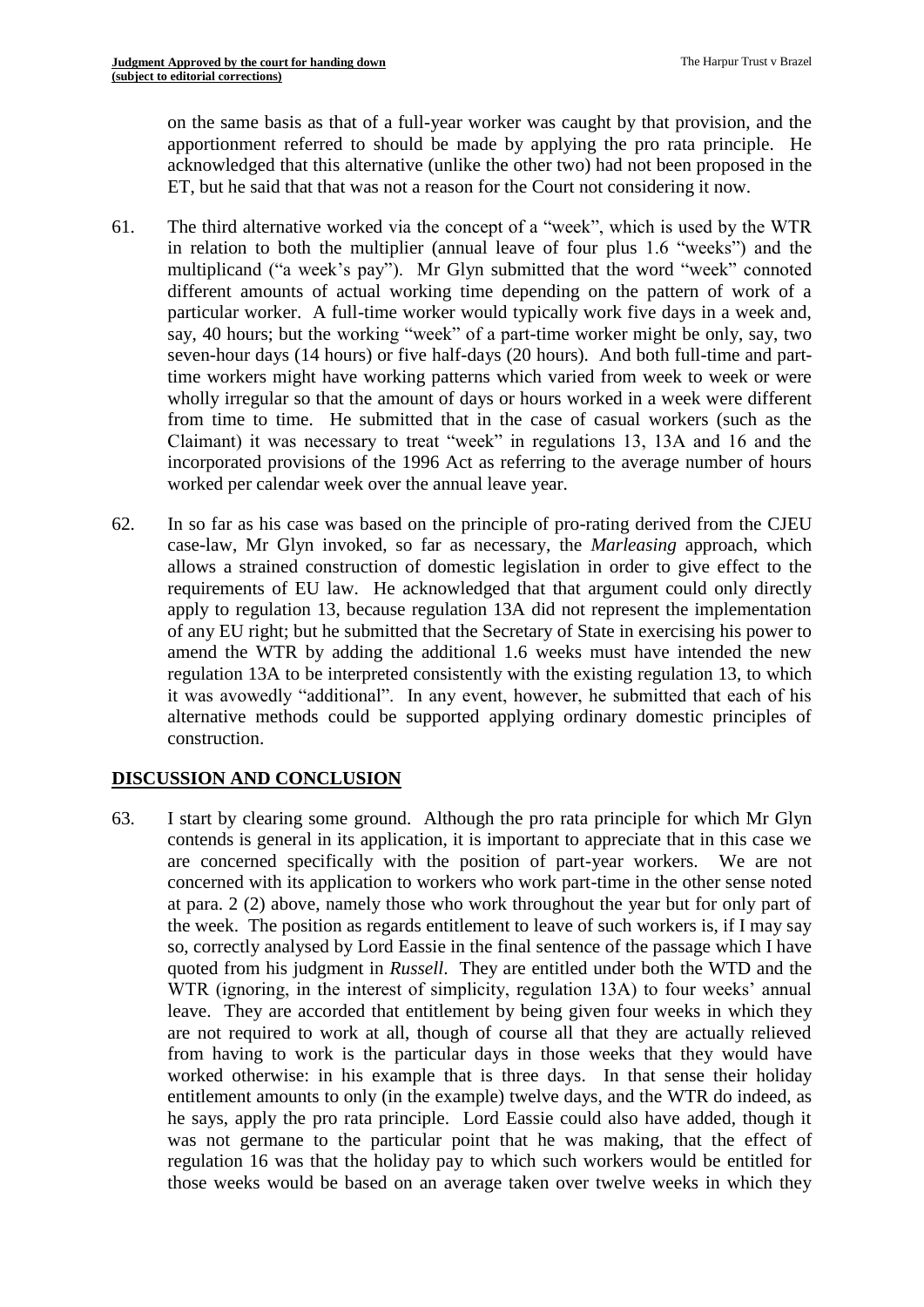had likewise been working part-time, so that it would only represent three days' earnings and in that respect also would respect the pro rata principle. But that is not the issue here. In the 5.6 weeks of the school holidays that notionally constitute the Claimant's annual leave she is likewise only being relieved from working the number of hours for which she would have given lessons, and her holiday pay also will be based only on her earnings from such lessons. What we are concerned with is whether she should receive less than her entitlement, so calculated, in order to reflect the fact that she does not work throughout the year.

64. It follows from that that the passage cited by Mr Glyn from Lord Eassie's judgment does not assist him. The same goes for the Explanatory Memorandum referred to at para. 56. It is clear that the reference to "part-timers" is to workers working less than a full week. Mr Ford referred us to the Department of Trade and Industry consultation paper for the exercise to which the Memorandum is referring, which says (at p. 17):

> "A member of staff working part time two and a half days a week is currently entitled to 10 days' (four weeks') holiday per year. Increasing the statutory entitlement to 5.6 weeks would increase their entitlement to 14 days per year."

That is the sense in which the DTI is telling consultees that entitlement is "pro rata."

- 65. Mr Glyn would say that distinguishing between workers who work less than a full week and those who work less than a full year itself makes no sense: the pro rata principle means that both should earn leave entitlement only by reference to units of actual work. But that depends on whether a pro rata principle of that kind is indeed required, and I turn to that question, taking in turn his arguments based on EU law and on domestic law.
- 66. So far as EU law is concerned, I am prepared to accept that the CJEU authorities which Mr Glyn cites appear to establish that the WTD requires only that workers should accrue entitlement to paid annual leave in proportion to the time that they work. I will refer to this as "the accrual approach", but it is the justification also for what Mr Glyn calls the pro rata principle. The result is that employees who do not work a full year are not entitled to the full four weeks' annual leave provided for in article 7. That is perhaps a little surprising, given the explicit language of the Directive. The case-law has so far only shown how the principle applies in the particular situations thee considered: there may be difficulties in fleshing it out as a workable approach to be applied generally. Nevertheless I can understand the reasoning behind an accrual approach, and it seems that Germany at least has followed such a model in its domestic legislation: see para. 48 above.
- 67. It is important at this point to note that the accrual approach endorsed by the CJEU relates specifically to entitlement to annual leave and has no effect on the assessment of the remuneration to be paid in respect of that entitlement: that is part of what *Hein* decides. That is, as Mr Ford pointed out, an insuperable objection to Mr Glyn's second alternative mechanism for giving effect to the pro rata principle under the WTR (see para. 60 above), because that works by reducing the pay rather than the leave.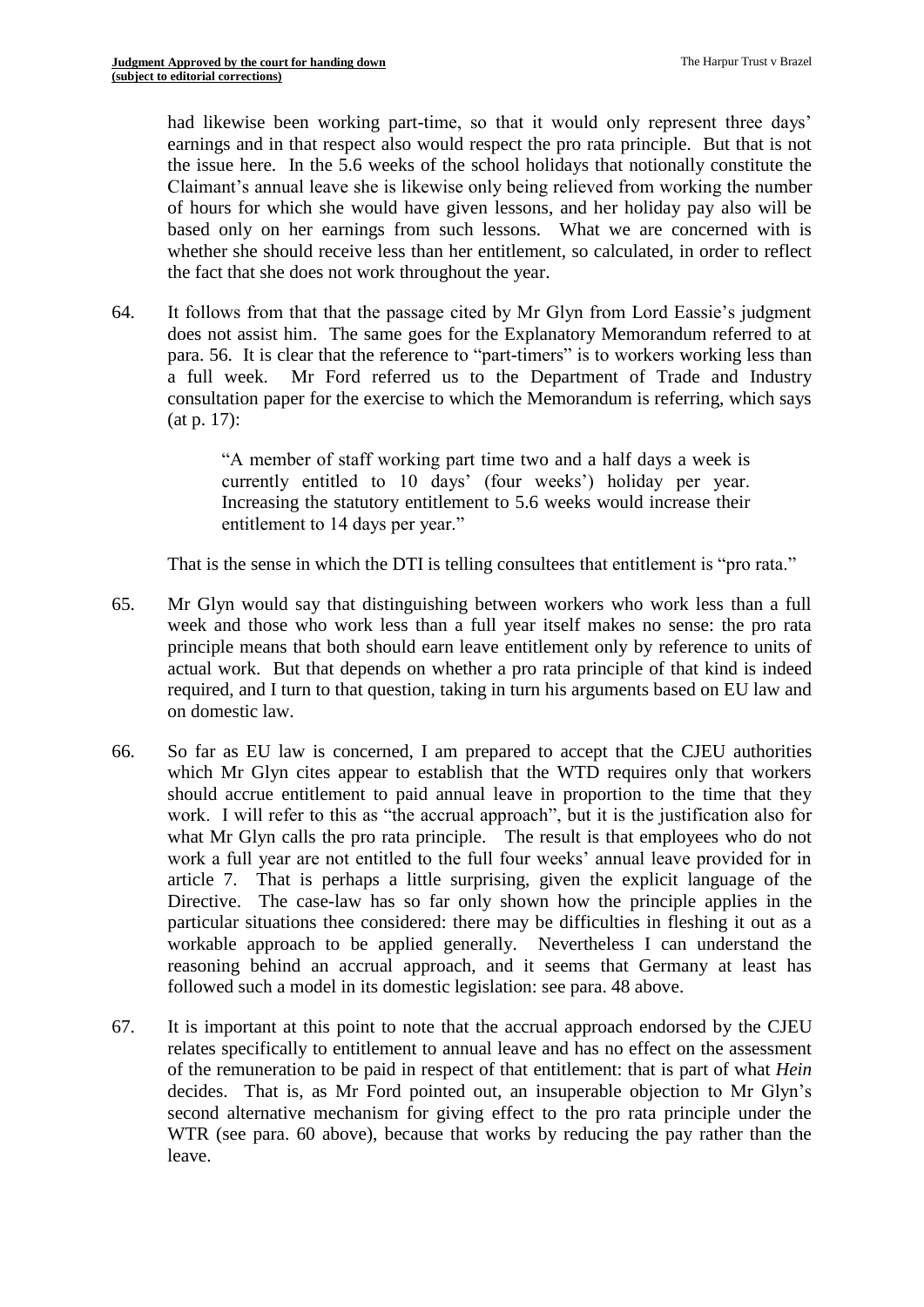- 68. However, the EU case-law is not sufficient to get Mr Glyn home. The fact that the requirements of the WTD are satisfied by an accrual approach does not mean that such an approach is mandatory. On the contrary, as pointed out at para. 7 above, the WTD does not prescribe any particular mechanism for the assessment of holiday pay entitlement; and article 15 expressly provides that member states may accord workers entitlements which are more favourable than those required by the Directive itself. That point is also made by the CJEU in both *Greenfield* and *Hein* – see paras. 44 and 50 above. If it is clear that the UK legislation provides for a different model for assessing entitlement to annual leave that is unobjectionable, so long as it accords workers the minimum rights required by the WTD.
- 69. In short, there is in my view no requirement as a matter of EU law to give effect to the pro rata principle or, more particularly, to pro-rate the entitlement of part-year workers to that of full-year workers. The fact that the CJEU has endorsed an accrual approach remains, in principle, relevant to the construction of the domestic provisions but there is no need to strive to reach the same result and no justification for the deployment of *Marleasing.*
- 70. I accordingly turn to the domestic law argument. It may at first sight seem surprising that the holiday pay to which part-year workers are entitled represents a higher proportion of their annual earnings than in the case of full-year workers, but I am not persuaded that it is unprincipled or obviously unfair. It is important to appreciate that the workers in question are on permanent contracts. It does not seem to me unreasonable to treat that as a sufficient basis for fixing the quantum of holiday entitlement, irrespective of the number of hours, days or weeks that the worker may in fact have to perform under the contract: it is important not to lose sight of the fact that the actual days from which they will be relieved, and the quantum of their holiday pay, will reflect their actual working pattern: see para. 63 above. Mr Ford pointed out that the calculation of holiday entitlement would be a great deal more complicated, and might involve difficult factual questions, if it were necessary to assess not simply their earnings in the reference period (as required by section 224) but also the proportion of "full-year hours" that a part-year worker, or indeed any part-time worker, had worked in the year. How, for example, would what should count as fullyear hours be identified ? It would also mean that it would be impossible for the worker or the employer to know the amount of accrued holiday entitlement until the end of the year. That was problematic in itself but would also cause particular problems in the application of the formula in regulation 14 for assessing the amounts due in lieu of untaken holiday on termination (see para. 17 above): how would you quantify "element A" in the formula ? It may be possible to find an answer to these difficulties<sup>9</sup>, but they illustrate why there is an attraction to having the same entitlement for all permanent employees.
- 71. I accept that applying the terms of the WTR without a pro rata reduction for part-year workers will produce odd results in extreme cases such as those of the cricket coach or the invigilators relied on by Mr Glyn; but general rules sometimes produce such

 $\overline{9}$ <sup>9</sup> As regards regulation 14, for example, Mr Glyn said that element A would in the Claimant's case be 3.86 weeks, on the basis that she worked 32 weeks (cf. para. 33 above). That is consistent with his case, but it depends on it being known how many weeks would have been worked in that particular leave year. In the case of a school that would probably be unproblematic, but that would not necessarily be so for other kinds of employment.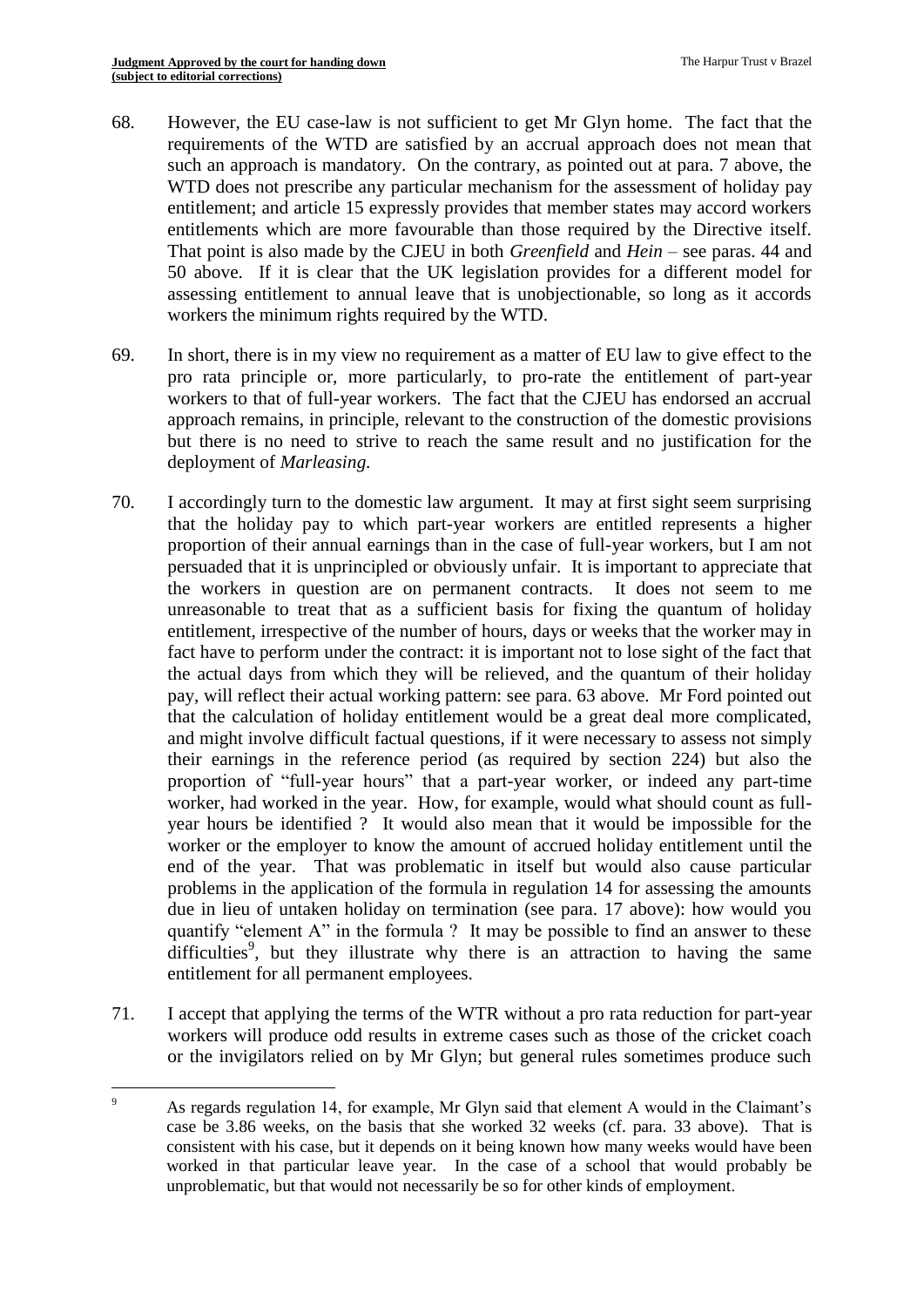anomalies when applied in untypical cases. I would expect it to be unusual for workers whose services are required for only a few weeks a year to be employed on permanent contracts, as opposed to being engaged on a freelance basis. We were told that schools sometimes resort to this expedient because the requirements for safeguarding clearance via the Disclosure and Barring Service are less onerous in the case of permanent employees. The ET made no findings on the point, and the details were not explained to us; but even if it is correct it does not seem to me particularly inequitable that employers who choose to retain on permanent contracts workers whom they could have engaged freelance, because doing so has particular advantages, should have to accept the additional costs that come with that choice. In any event, whether the practice is common or not, the arguably anomalous entitlements of workers of this kind do not seem to me to be sufficient to require the application of the pro rata principle generally. I would add that the application of such a principle might itself produce perceived inequities: would it feel right that a worker who works a five-hour day should receive only 3½ weeks holiday (5.6 x 5/8) ?

- 72. For those reasons I do not believe that it is necessary to approach the construction of the WTR on the basis that they must be taken to incorporate the pro rata principle.
- 73. Once that point is reached it seems to me plain that the EAT reached the right decision. On any natural construction the WTR make no provision for pro-rating. They simply require, as the Claimant says, the straightforward exercise of identifying a week's pay in accordance with the provisions of sections 221-224 and multiplying that figure by 5.6. Attempting to build in a pro-rating requirement or an accrual system would not, as Mr Ford submitted, be an exercise in construction (even of the *Marleasing* type, were that available) but the substitution of an entirely different scheme.
- 74. It follows that there is no need to examine the mechanisms which Mr Glyn advances for incorporating the pro rata principle into the provisions of the WTR. They all involve doing violence to the statutory language of a kind which could only be justified, if at all, on a *Marleasing* approach: that is vividly illustrated by the rewriting of regulation 16 (3) (d) accepted by the ET (see para. 33 above). As to Mr Glyn's second alternative, I have already observed that it would seem to be ruled out as a matter of EU law because it involves applying a reduction to the Claimant's normal level of earnings. I wish to add, however, that I do not think it works even in its own terms. The language of section 229 (2) is frankly rather opaque, but I think it is sufficiently clear that it is designed to cover the situation where a payment is made inside the twelve-week period which reflects work done for a longer period: the obvious example is an annual bonus. It is certainly not intended to give the tribunal a general power to substitute a wholly different mechanism for calculating remuneration than that which the substantive provisions of Chapter II enact.
- 75. Those are my principal reasons for rejecting the Trust's case. They correspond very largely to Mr Ford's thoughtful submissions. He made two other supporting submissions which I need only mention briefly but which I believe have some force.
- 76. First, he pointed out that the WTR do in fact expressly adopt an accrual system as regards entitlement to annual leave, but only as regards the first year of employment: see regulation 15A (para. 18 above). That means that it is all the more difficult to treat such a system as applying by implication in the following years.